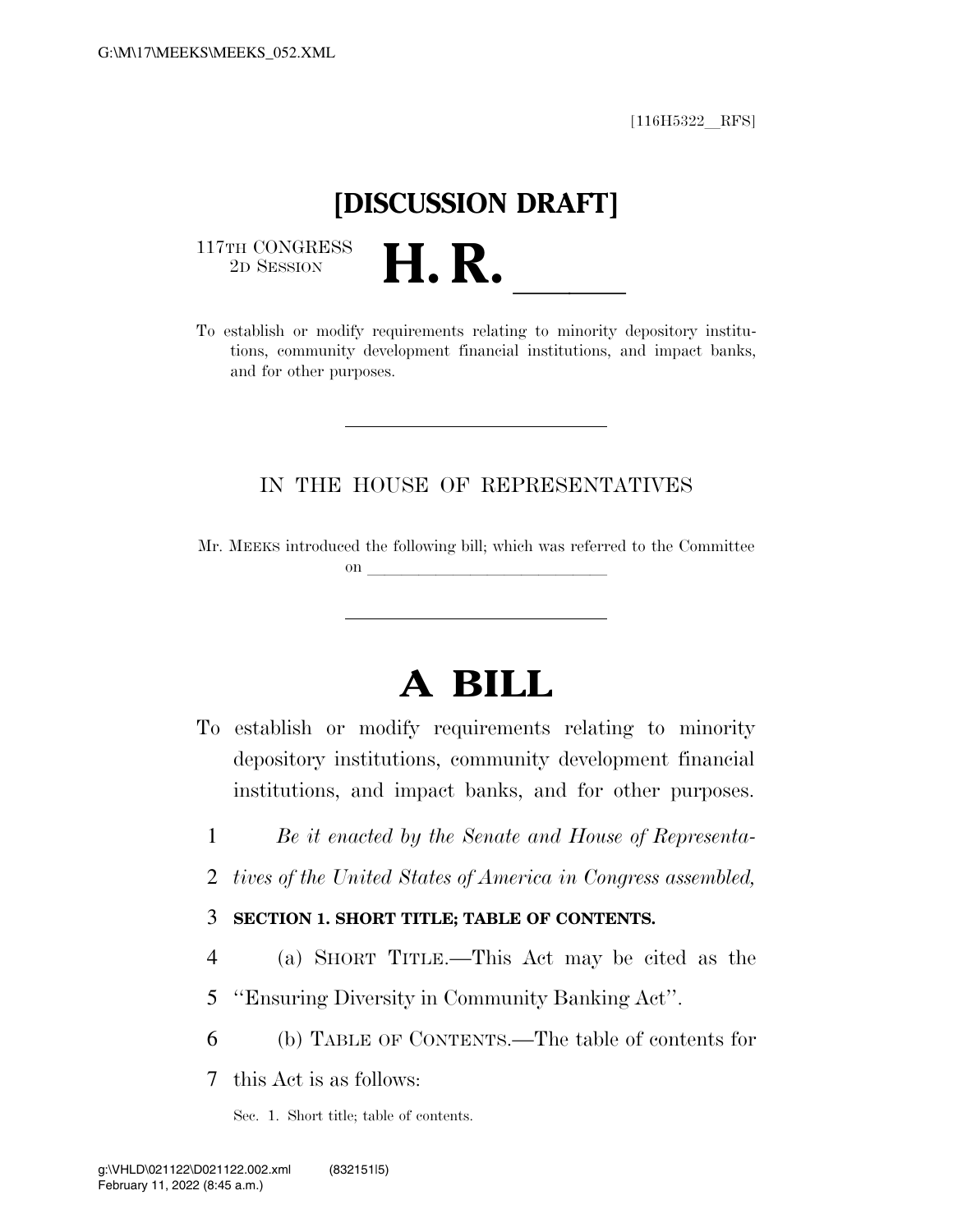- Sec. 2. Sense of Congress on funding the loan-loss reserve fund for small dollar loans.
- Sec. 3. Definitions.
- Sec. 4. Inclusion of women's banks in the definition of minority depository institution.
- Sec. 5. Establishment of impact bank designation.
- Sec. 6. Minority Depositories Advisory Committees.
- Sec. 7. Federal deposits in minority depository institutions.
- Sec. 8. Minority Bank Deposit Program.
- Sec. 9. Diversity report and best practices.
- Sec. 10. Investments in minority depository institutions and impact banks.
- Sec. 11. Report on covered mentor-protege programs.
- Sec. 12. Custodial deposit program for covered minority depository institutions and impact banks.
- Sec. 13. Streamlined community development financial institution applications and reporting.
- Sec. 14. Task force on lending to small business concerns.
- Sec. 15. Discretionary surplus funds.
- Sec. 16. Determination of Budgetary Effects.

#### 1 **SEC. 2. SENSE OF CONGRESS ON FUNDING THE LOAN-LOSS**

#### 2 **RESERVE FUND FOR SMALL DOLLAR LOANS.**

- 3 The sense of Congress is the following:
- 4 (1) The Community Development Financial In-5 stitutions Fund (the ''CDFI Fund'') is an agency of 6 the Department of the Treasury, and was estab-7 lished by the Riegle Community Development and 8 Regulatory Improvement Act of 1994. The mission 9 of the CDFI Fund is ''to expand economic oppor-10 tunity for underserved people and communities by 11 supporting the growth and capacity of a national 12 network of community development lenders, inves-13 tors, and financial service providers''. A community 14 development financial institution (a ''CDFI'') is a 15 specialized financial institution serving low-income 16 communities and a Community Development Entity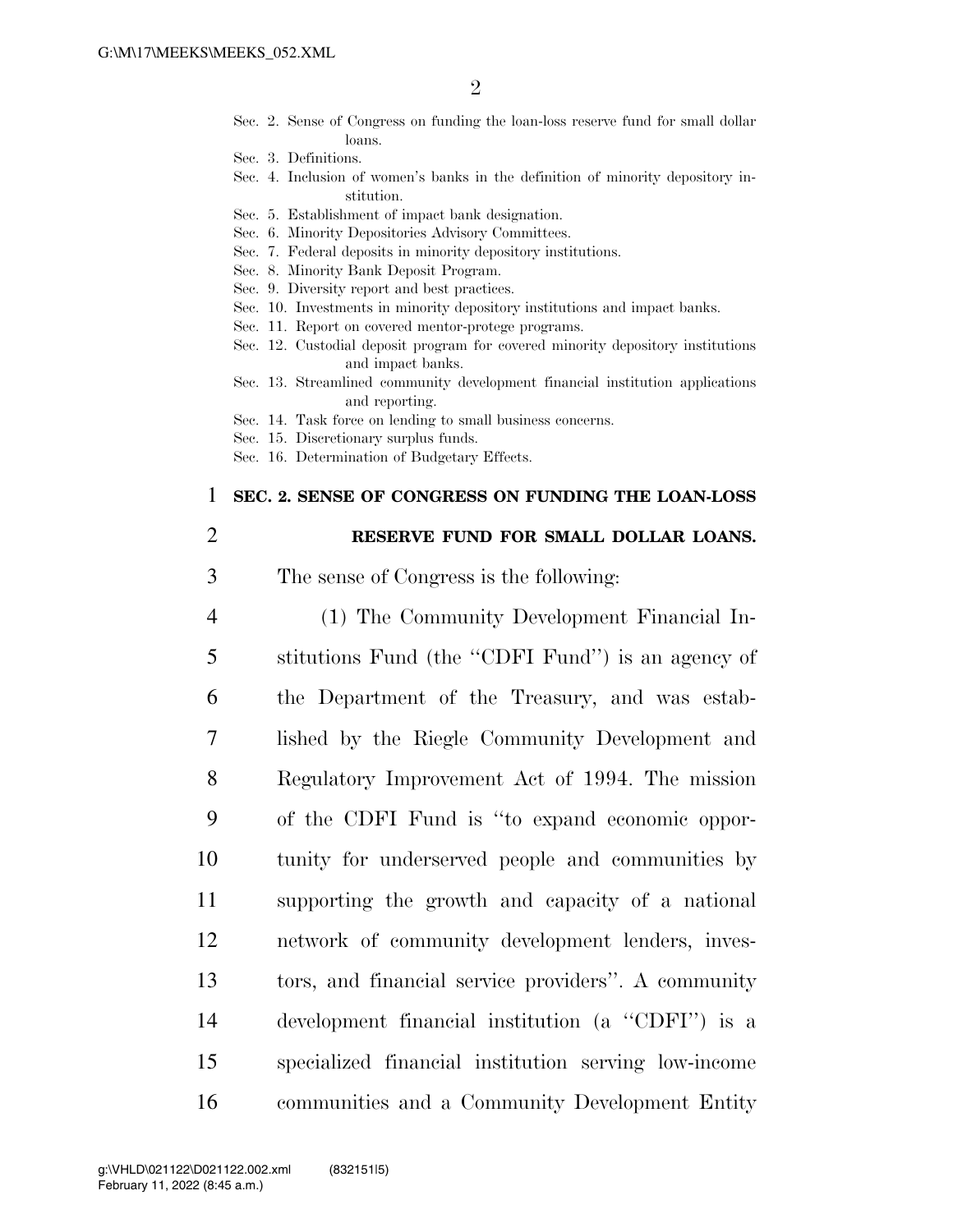| $\mathbf{1}$   | (a "CDE") is a domestic corporation or partnership     |
|----------------|--------------------------------------------------------|
| $\overline{2}$ | that is an intermediary vehicle for the provision of   |
| 3              | loans, investments, or financial counseling in low-in- |
| $\overline{4}$ | come communities. The CDFI Fund certifies CDFIs        |
| 5              | and CDEs. Becoming a certified CDFI or CDE al-         |
| 6              | lows organizations to participate in various CDFI      |
| 7              | Fund programs as follows:                              |
| 8              | (A) The Bank Enterprise Award Program,                 |
| 9              | which provides FDIC-insured depository institu-        |
| 10             | tions awards for a demonstrated increase in            |
| 11             | lending and investments in distressed commu-           |
| 12             | nities and CDFIs.                                      |
| 13             | (B) The CDFI Program, which provides                   |
| 14             | Financial and Technical Assistance awards to           |
| 15             | CDFIs to reinvest in the CDFI, and to build            |
| 16             | the capacity of the CDFI, including financing          |
| 17             | product development and loan loss reserves.            |
| 18             | (C) The Native American CDFI Assistance                |
| 19             | Program, which provides CDFIs and spon-                |
| 20             | soring entities Financial and Technical Assist-        |
| 21             | ance awards to increase lending and grow the           |
| 22             | number of CDFIs owned by Native Americans              |
| 23             | to help build capacity of such CDFIs.                  |
| 24             | (D) The New Market Tax Credit Program,                 |
| 25             | which provides tax credits for making equity in-       |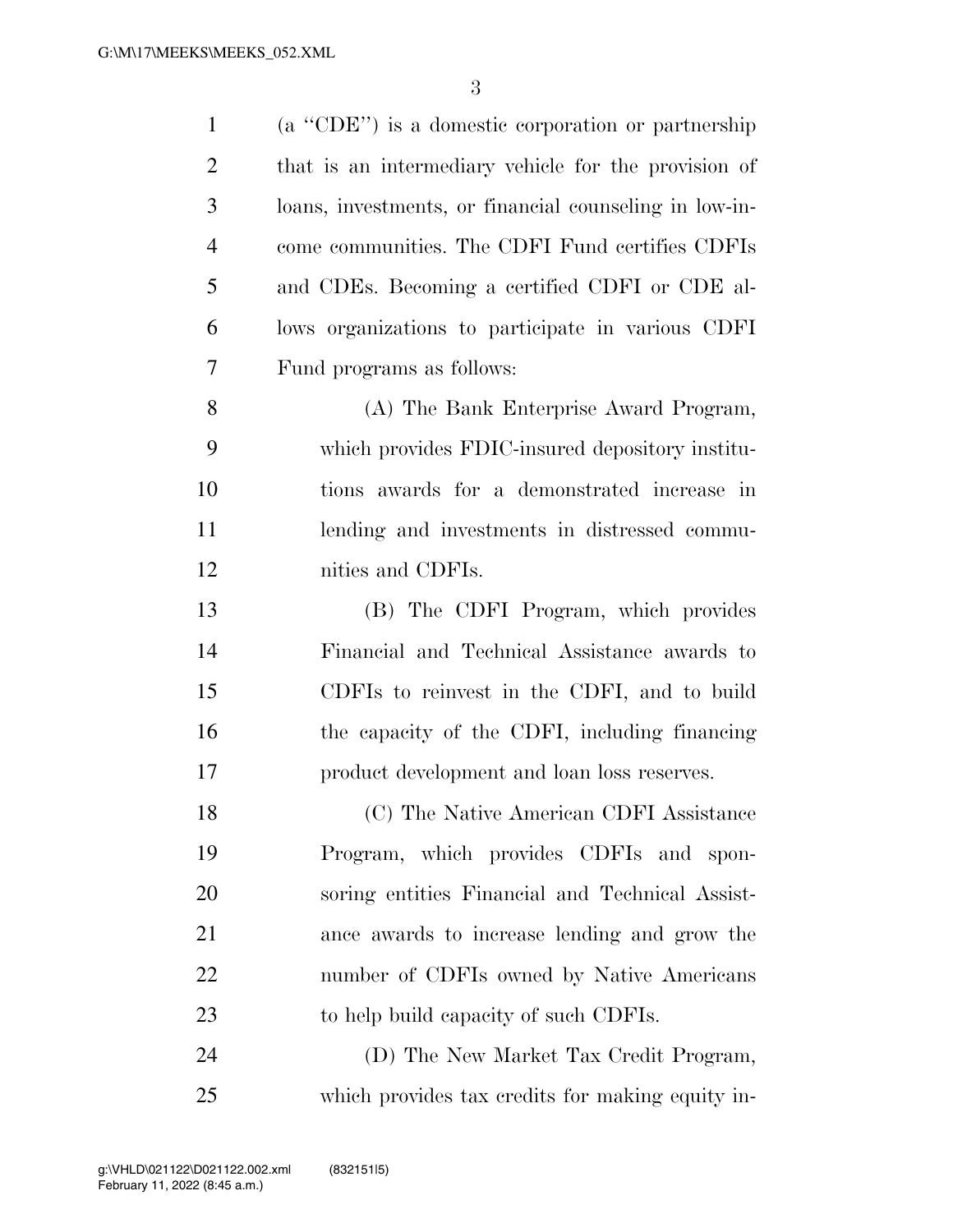| $\mathbf{1}$   | vestments in CDEs that stimulate capital in-    |
|----------------|-------------------------------------------------|
| $\overline{2}$ | vestments in low-income communities.            |
| 3              | (E) The Capital Magnet Fund, which pro-         |
| $\overline{4}$ | vides awards to CDFIs and nonprofit affordable  |
| 5              | housing organizations to finance affordable     |
| 6              | housing solutions and related economic develop- |
| $\overline{7}$ | ment activities.                                |
|                |                                                 |

 (F) The Bond Guarantee Program, a source of long-term, patient capital for CDFIs to expand lending and investment capacity for community and economic development purposes. (2) The Department of the Treasury is author- ized to create multi-year grant programs designed to encourage low-to-moderate income individuals to es- tablish accounts at federally insured banks, and to improve low-to-moderate income individuals' access to such accounts on reasonable terms.

 (3) Under this authority, grants to participants in CDFI Fund programs may be used for loan-loss reserves and to establish small-dollar loan programs by subsidizing related losses. These grants also allow for the providing recipients with the financial coun- seling and education necessary to conduct trans- actions and manage their accounts. These loans pro-vide low-cost alternatives to payday loans and other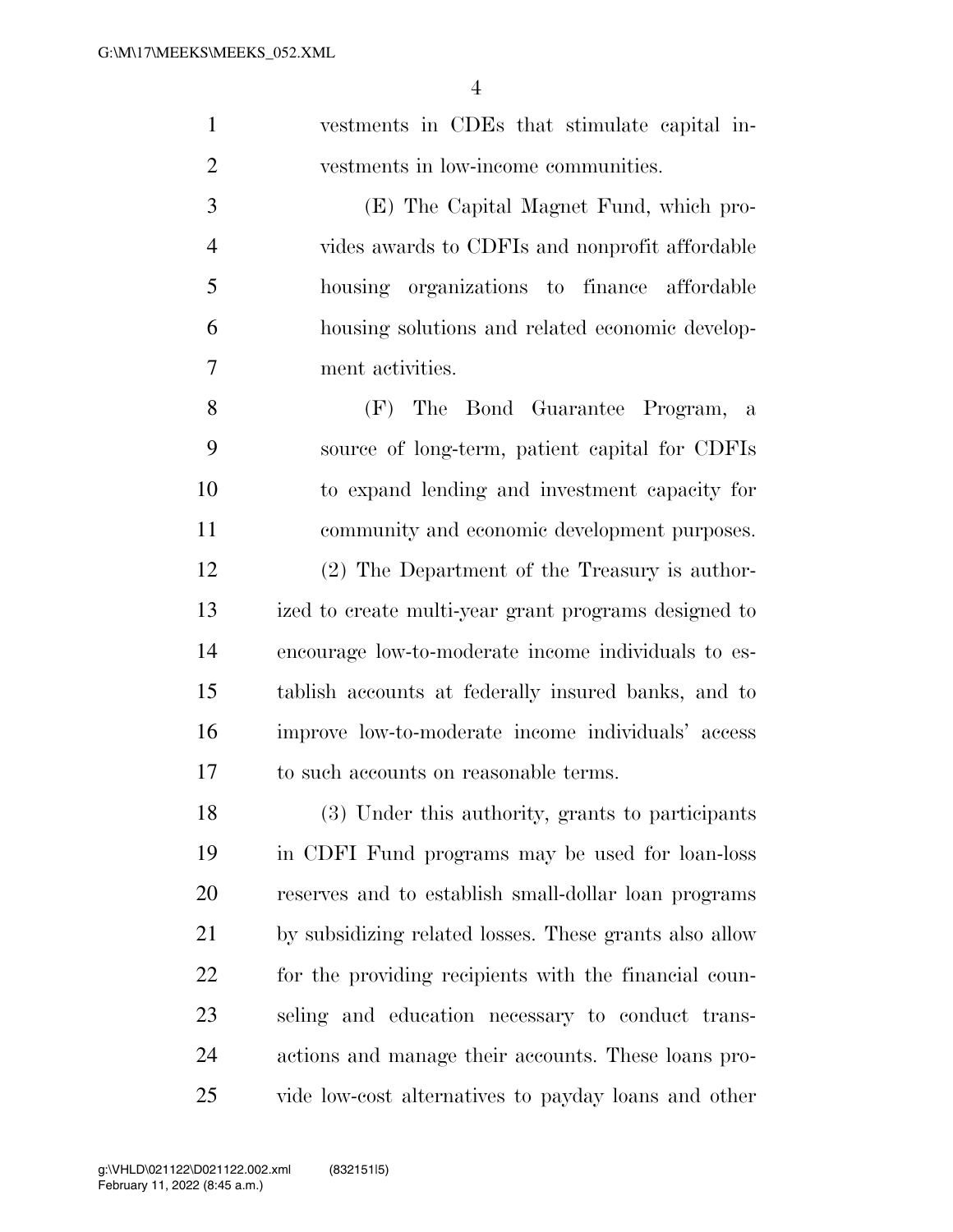nontraditional forms of financing that often impose excessive interest rates and fees on borrowers, and lead millions of Americans to fall into debt traps. Small-dollar loans can only be made pursuant to terms, conditions, and practices that are reasonable for the individual consumer obtaining the loan.

 (4) Program participation is restricted to eligi- ble institutions, which are limited to organizations listed in section 501(c)(3) of the Internal Revenue Code and exempt from tax under 501(a) of such Code, federally insured depository institutions, com- munity development financial institutions and State, local, or Tribal government entities.

 (5) According to the CDFI Fund, some pro- grams attract as much as \$10 in private capital for every \$1 invested by the CDFI Fund. The Adminis- tration and the Congress should prioritize appropria- tion of funds for the loan loss reserve fund and tech- nical assistance programs administered by the Com-munity Development Financial Institution Fund.

### **SEC. 3. DEFINITIONS.**

In this Act:

23 (1) COMMUNITY DEVELOPMENT FINANCIAL IN- STITUTION.—The term ''community development fi-nancial institution'' has the meaning given under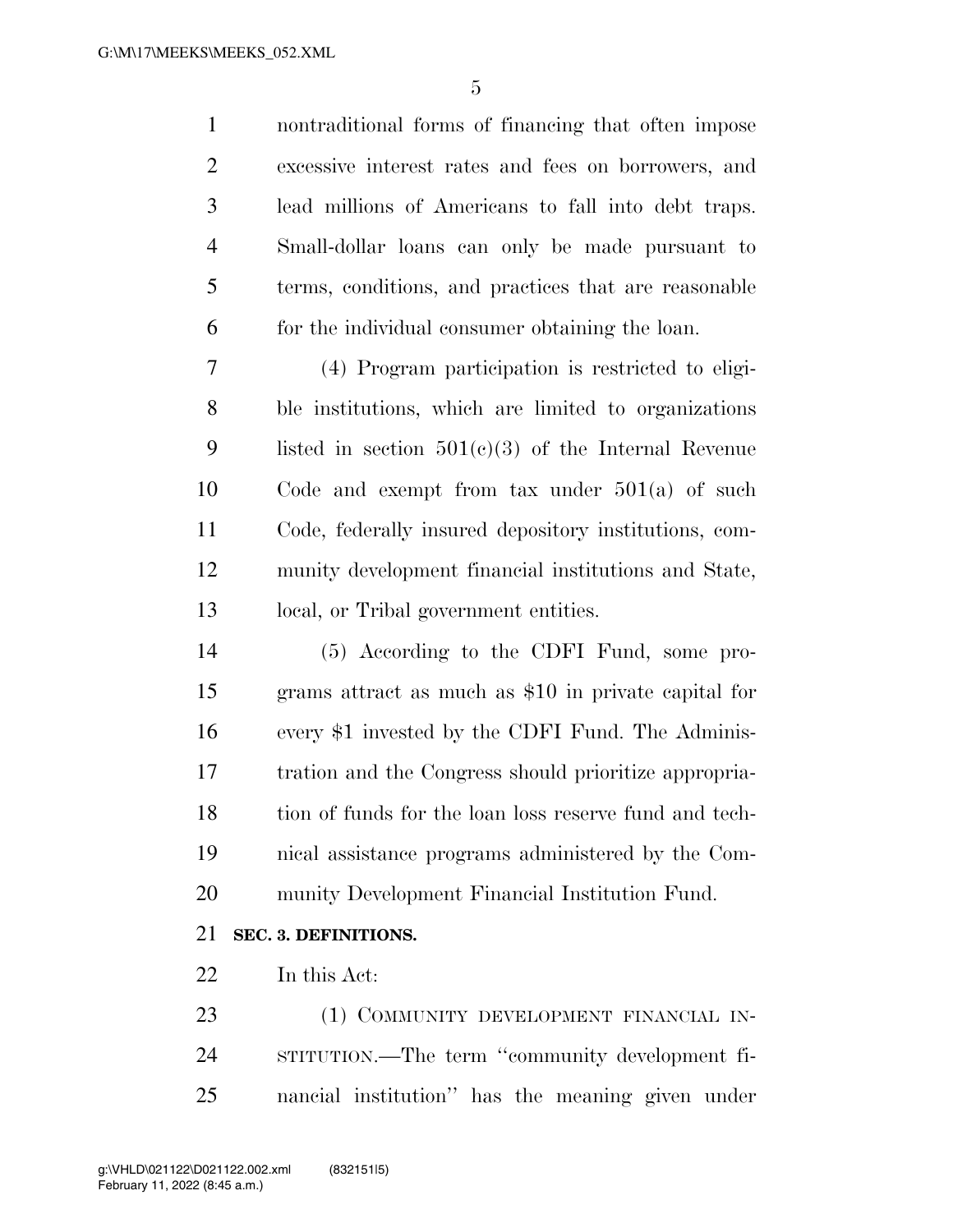section 103 of the Riegle Community Development

| $\overline{2}$ | and Regulatory Improvement Act of 1994 (12)                       |
|----------------|-------------------------------------------------------------------|
| 3              | U.S.C. 4702).                                                     |
| $\overline{4}$ | (2) MINORITY DEPOSITORY INSTITUTION.—The                          |
| 5              | term "minority depository institution" has<br>the                 |
| 6              | meaning given under section 308 of the Financial                  |
| 7              | Institutions Reform, Recovery, and Enforcement Act                |
| 8              | of $1989$ (12 U.S.C. 1463 note), as amended by this               |
| 9              | Act.                                                              |
| 10             | SEC. 4. INCLUSION OF WOMEN'S BANKS IN THE DEFINITION              |
| 11             | OF MINORITY DEPOSITORY INSTITUTION.                               |
| 12             | Section $308(b)(1)$ of the Financial Institutions Re-             |
| 13             | form, Recovery, and Enforcement Act of 1989 (12 U.S.C.            |
| 14             | $1463$ note) is amended—                                          |
| 15             | $(1)$ by redesignating subparagraphs $(A)$ , $(B)$ ,              |
| 16             | and $(C)$ as clauses $(i)$ , $(ii)$ , and $(iii)$ , respectively; |
| 17             | $(2)$ by striking "means any" and inserting the                   |
| 18             | following: "means-                                                |
| 19             | $\lq\lq$ (A) any''; and                                           |
| 20             | $(3)$ in clause (iii) (as so redesignated), by strik-             |
| 21             | ing the period at the end and inserting "; or"; and               |
| 22             | (4) by inserting at the end the following new                     |
| 23             | subparagraph:                                                     |
|                |                                                                   |
|                |                                                                   |
|                |                                                                   |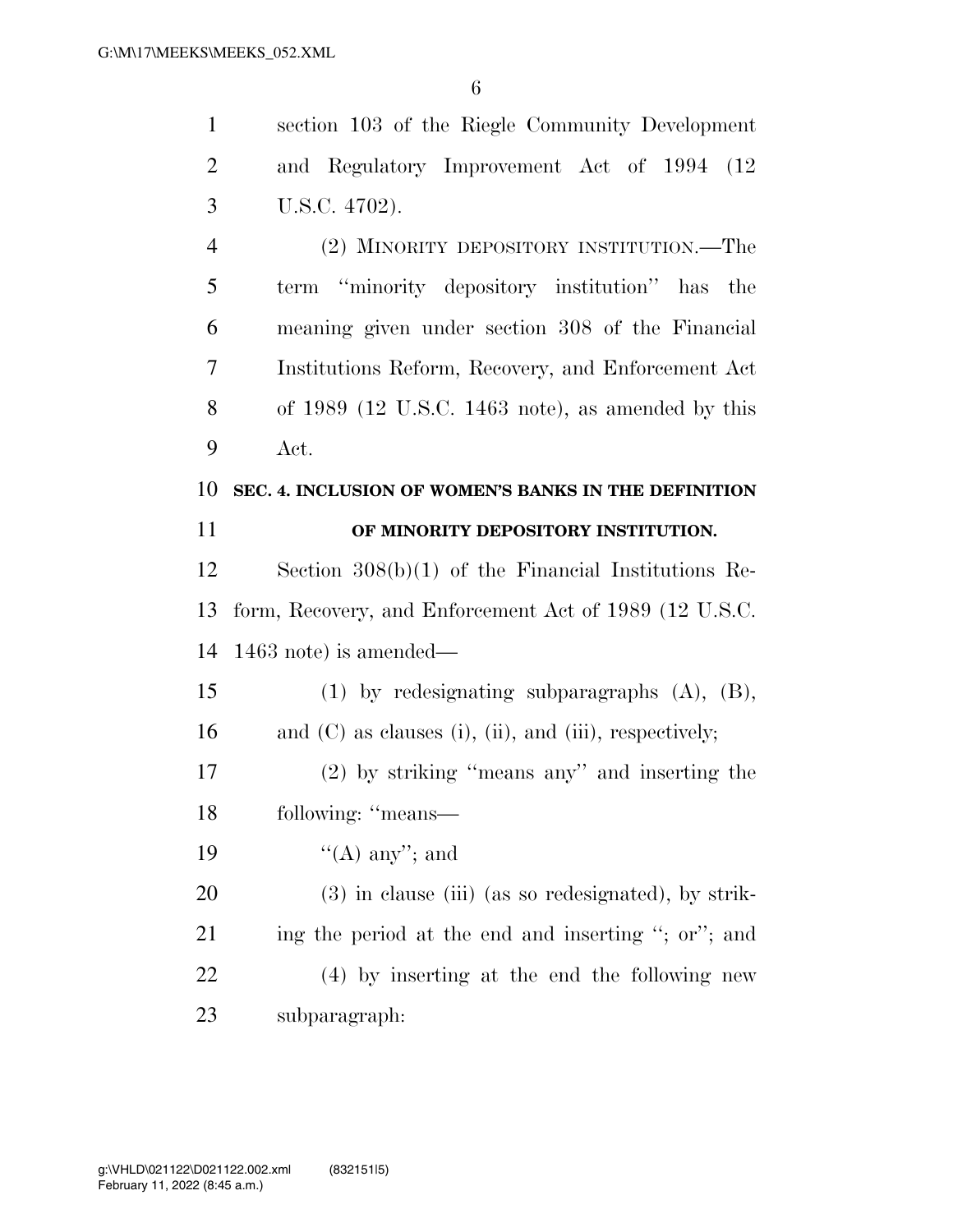| 1              | "(B) any bank described in clause (i), (ii),      |
|----------------|---------------------------------------------------|
| $\overline{2}$ | or (iii) of section $19(b)(1)(A)$ of the Federal  |
| 3              | Reserve Act—                                      |
| $\overline{4}$ | $\lq\lq$ more than 50 percent of the out-         |
| 5              | standing shares of which are held by 1 or         |
| 6              | more women; and                                   |
| 7              | "(ii) the majority of the directors on            |
| 8              | the board of directors of which are               |
| 9              | women.".                                          |
| 10             | SEC. 5. ESTABLISHMENT OF IMPACT BANK DESIGNATION. |
| 11             | (a) IN GENERAL.—Each Federal banking agency       |

 shall establish a program under which a depository institu- tion with total consolidated assets of less than \$10,000,000,000 may elect to be designated as an impact bank if the total dollar value of the loans extended by such depository institution to low-income borrowers is greater than or equal to 50 percent of the assets of such bank. (b) NOTIFICATION OF ELIGIBILITY.—Based on data obtained through examinations of depository institutions, the appropriate Federal banking agency shall notify a de- pository institution if the institution is eligible to be des-ignated as an impact bank.

 (c) APPLICATION.—Regardless of whether or not it has received a notice of eligibility under subsection (b),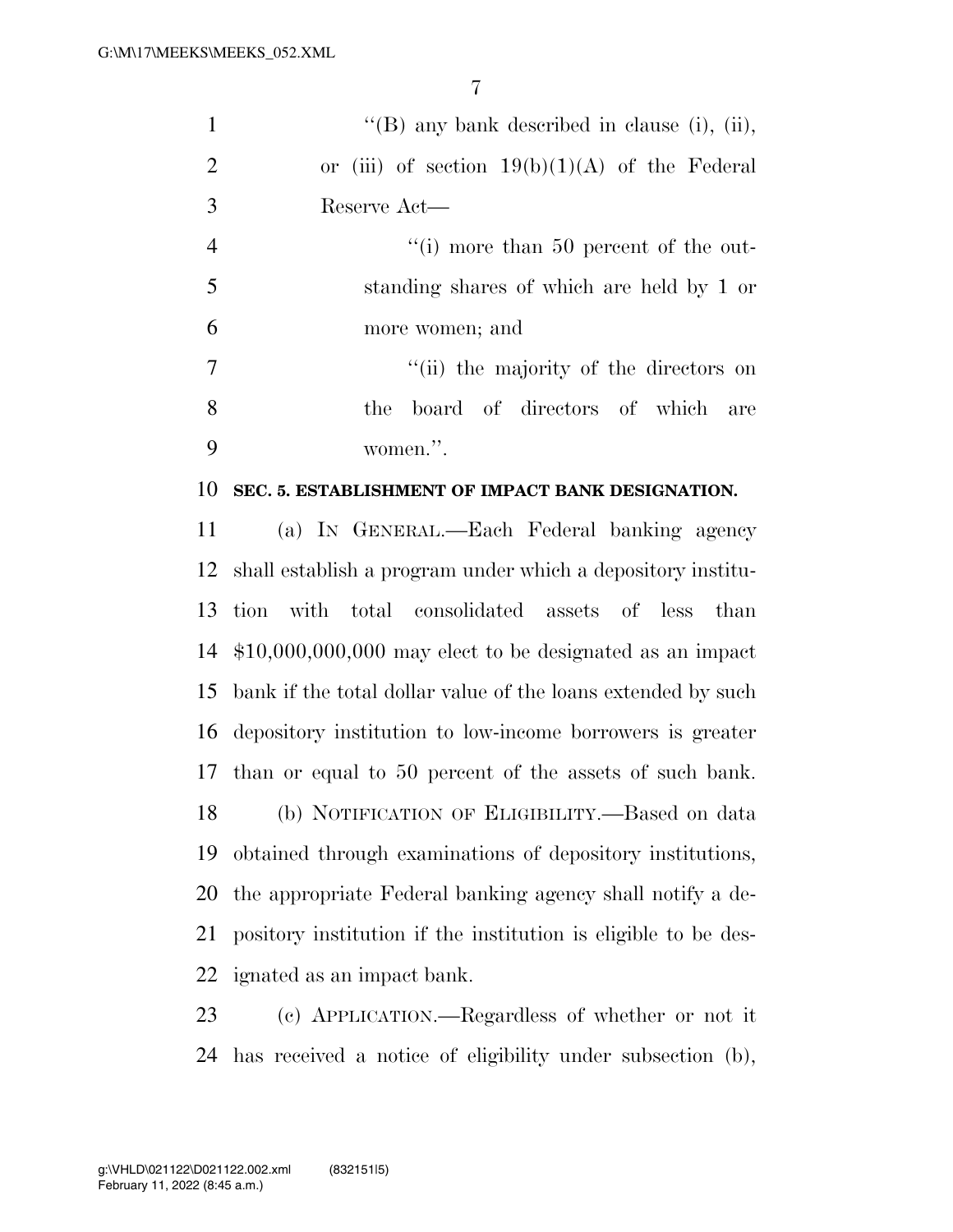a depository institution may submit an application to the appropriate Federal banking agency—

- (1) requesting to be designated as an impact bank; and
- (2) demonstrating that the depository institu-tion meets the applicable qualifications.

 (d) LIMITATION ON ADDITIONAL DATA REQUIRE- MENTS.—The Federal banking agencies may only impose additional data collection requirements on a depository in-stitution under this section if such data is—

- (1) necessary to process an application sub- mitted by the depository institution to be designated an impact bank; or
- (2) with respect to a depository institution that is designated as an impact bank, necessary to ensure the depository institution's ongoing qualifications to maintain such designation.

 (e) REMOVAL OF DESIGNATION.—If the appropriate Federal banking agency determines that a depository in- stitution designated as an impact bank no longer meets the criteria for such designation, the appropriate Federal banking agency shall rescind the designation and notify the depository institution of such rescission.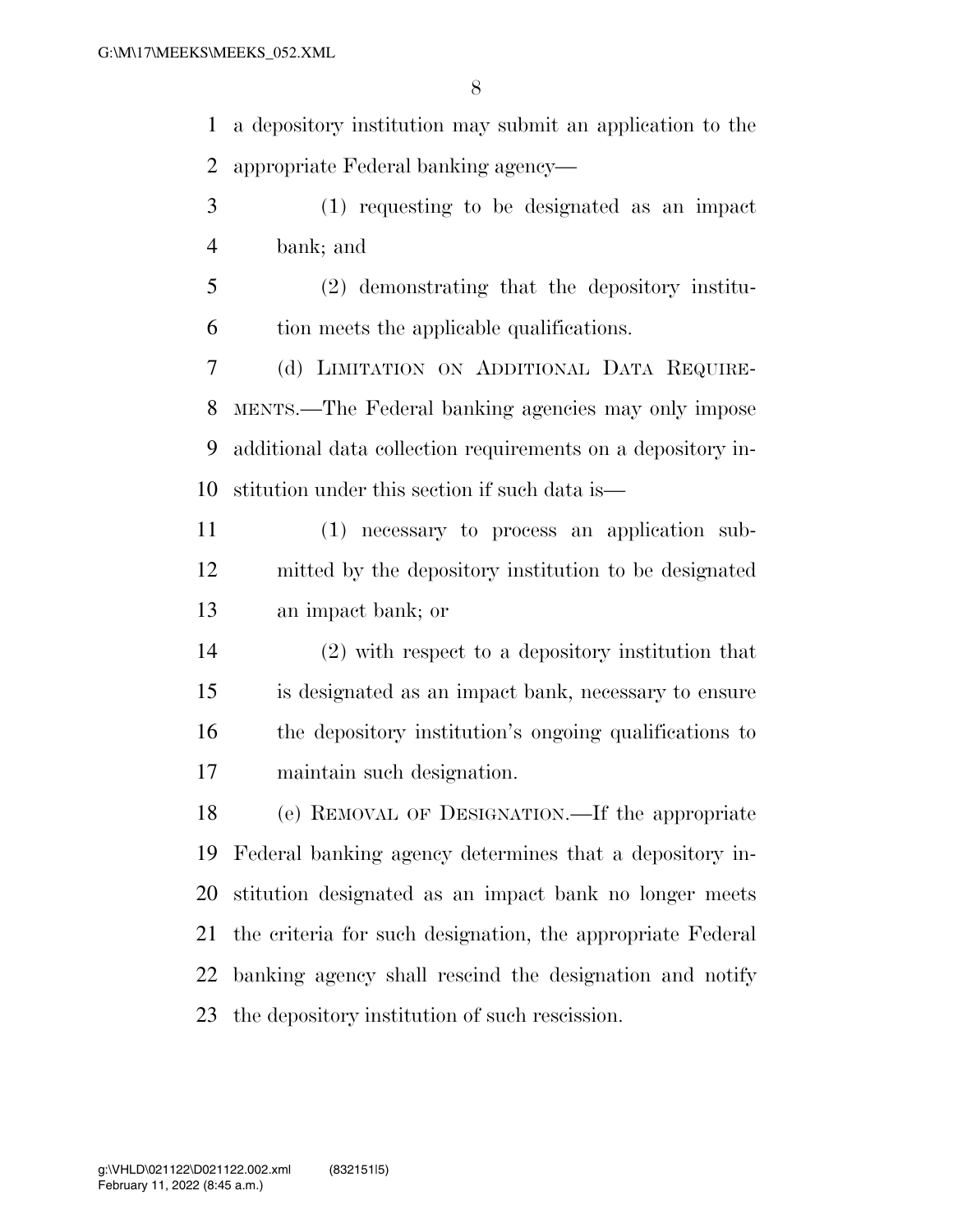(f) RECONSIDERATION OF DESIGNATION; AP- PEALS.—Under such procedures as the Federal banking agencies may establish, a depository institution may—

 (1) submit to the appropriate Federal banking agency a request to reconsider a determination that such depository institution no longer meets the cri-teria for the designation; or

(2) file an appeal of such determination.

 (g) RULEMAKING.—Not later than 1 year after the date of the enactment of this Act, the Federal banking agencies shall jointly issue rules to carry out the require- ments of this section, including by providing a definition of a low-income borrower.

 (h) REPORTS.—Each Federal banking agency shall submit an annual report to the Congress containing a de-scription of actions taken to carry out this section.

 (i) FEDERAL DEPOSIT INSURANCE ACT DEFINI- TIONS.—In this section, the terms ''depository institu- tion'', ''appropriate Federal banking agency'', and ''Fed- eral banking agency'' have the meanings given such terms, respectively, in section 3 of the Federal Deposit Insurance Act (12 U.S.C. 1813).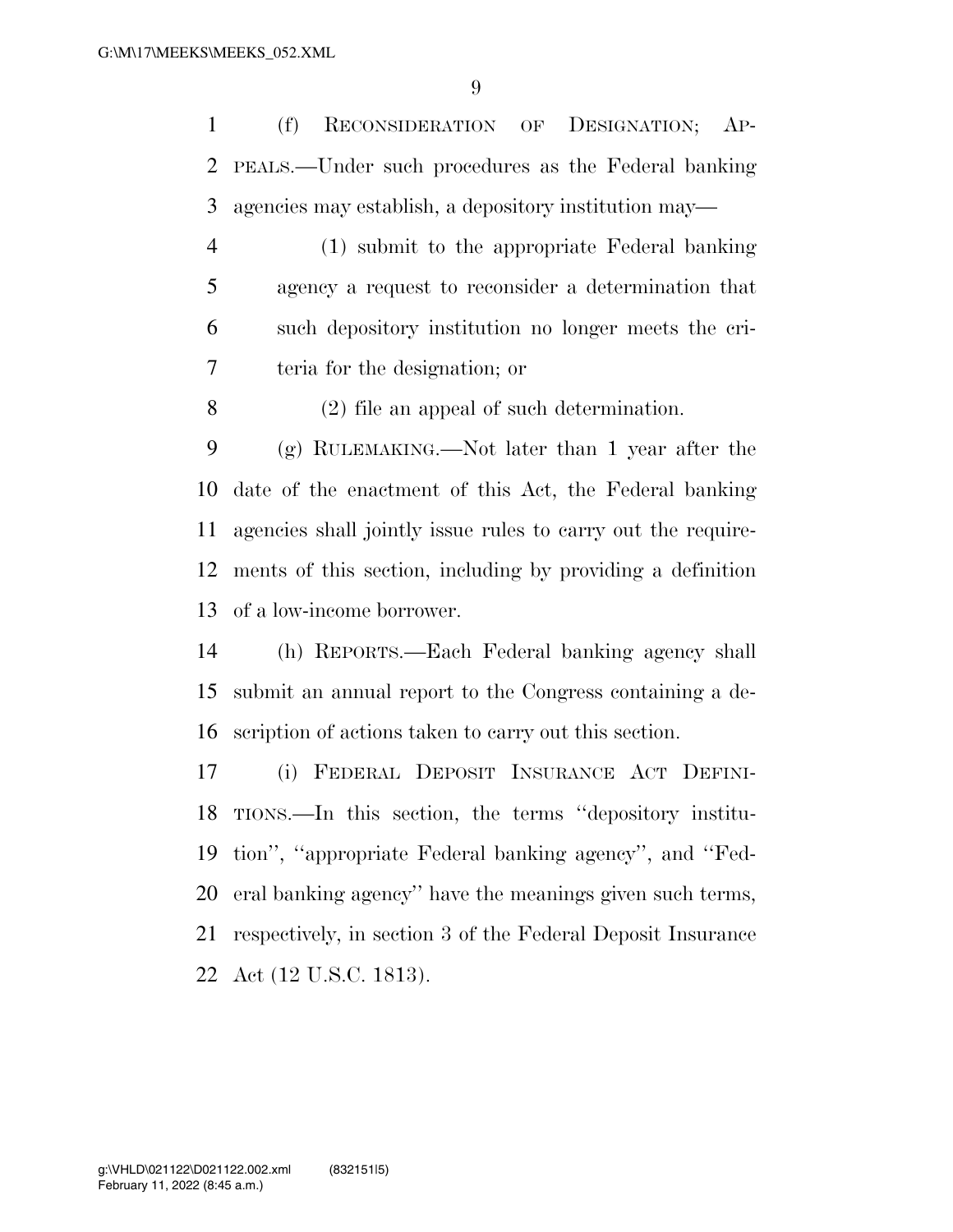#### **SEC. 6. MINORITY DEPOSITORIES ADVISORY COMMITTEES.**

 (a) ESTABLISHMENT.—Each covered regulator shall establish an advisory committee to be called the ''Minority Depositories Advisory Committee''.

 (b) DUTIES.—Each Minority Depositories Advisory Committee shall provide advice to the respective covered regulator on meeting the goals established by section 308 of the Financial Institutions Reform, Recovery, and En- forcement Act of 1989 (12 U.S.C. 1463 note) to preserve the present number of covered minority institutions, pre- serve the minority character of minority-owned institu- tions in cases involving mergers or acquisitions, provide technical assistance, and encourage the creation of new covered minority institutions. The scope of the work of each such Minority Depositories Advisory Committee shall include an assessment of the current condition of covered minority institutions, what regulatory changes or other steps the respective agencies may be able to take to fulfill the requirements of such section 308, and other issues of concern to covered minority institutions.

- (c) MEMBERSHIP.—
- (1) IN GENERAL.—Each Minority Depositories Advisory Committee shall consist of no more than 10 members, who—
- (A) shall serve for one two-year term;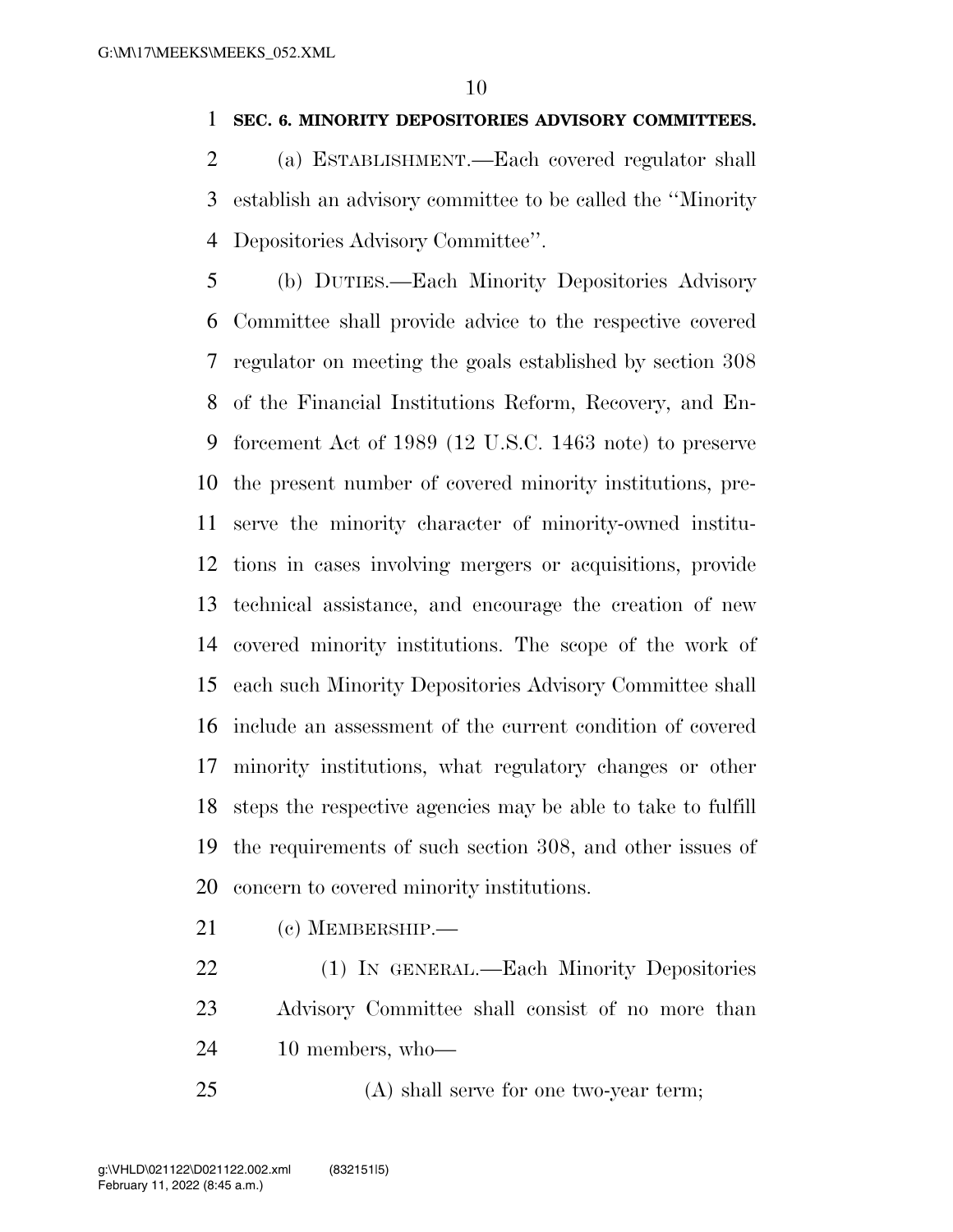| $\mathbf{1}$   | (B) shall serve as a representative of a de-           |
|----------------|--------------------------------------------------------|
| $\overline{2}$ | pository institution or an insured credit union        |
| 3              | with respect to which the respective covered           |
| $\overline{4}$ | regulator is the covered regulator of such de-         |
| 5              | pository institution or insured credit union; and      |
| 6              | (C) shall not receive pay by reason of their           |
| 7              | service on the advisory committee, but may re-         |
| 8              | ceive travel or transportation expenses in ac-         |
| 9              | cordance with section 5703 of title 5, United          |
| 10             | States Code.                                           |
| 11             | (2) DIVERSITY.—To the extent practicable,              |
| 12             | each covered regulator shall ensure that the mem-      |
| 13             | bers of the Minority Depositories Advisory Com-        |
| 14             | mittee of such agency reflect the diversity of covered |
| 15             | minority institutions.                                 |
| 16             | (d) MEETINGS.—                                         |
| 17             | (1) IN GENERAL.—Each Minority Depositories             |
| 18             | Advisory Committee shall meet not less frequently      |
| 19             | than twice each year.                                  |
| 20             | (2) NOTICE AND INVITATIONS.—Each Minority              |
| 21             | Depositories Advisory Committee shall—                 |
| 22             | (A) notify the Committee on Financial                  |
| 23             | Services of the House of Representatives and           |
| 24             | the Committee on Banking, Housing, and                 |
| 25             | Urban Affairs of the Senate in advance of each         |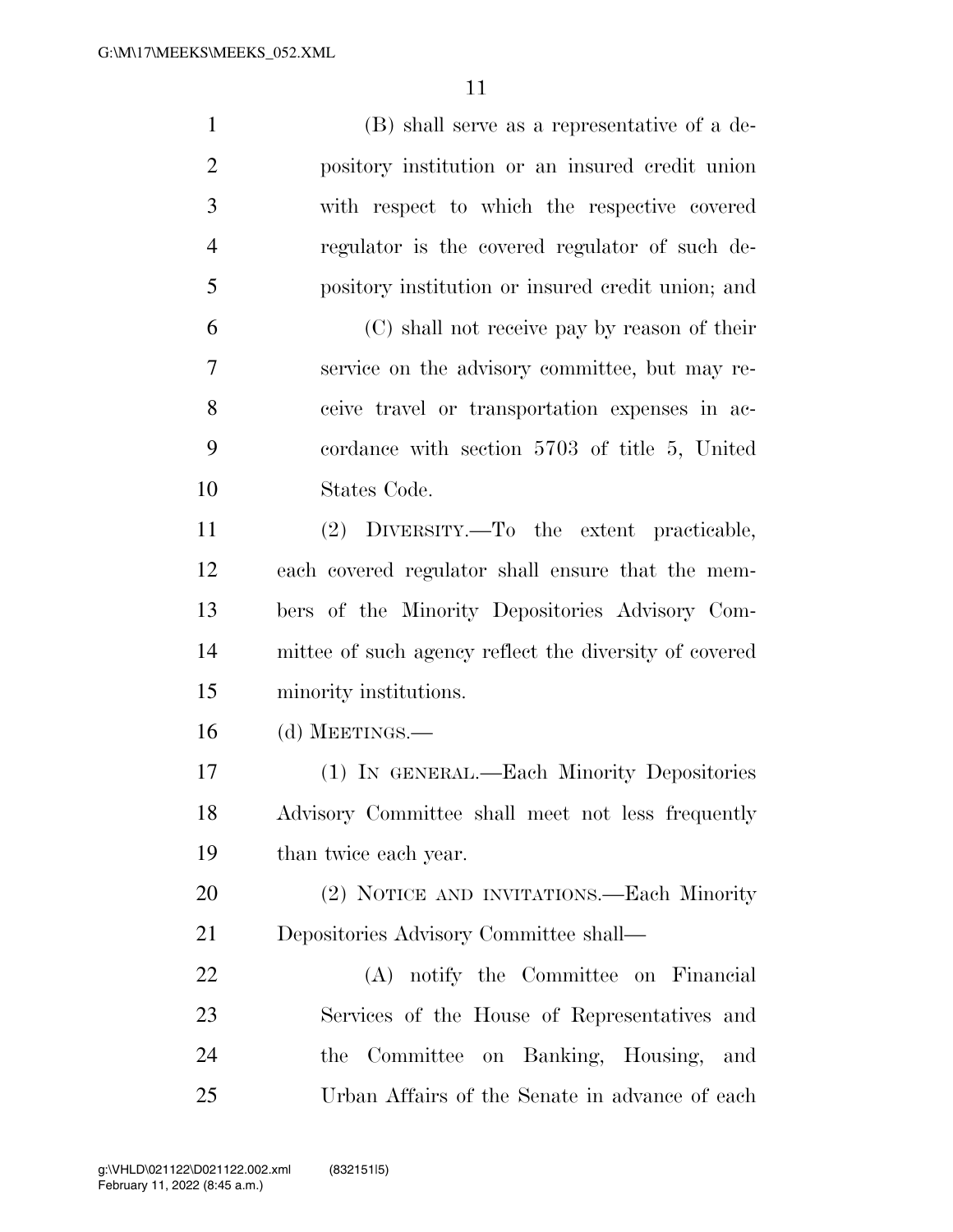| $\mathbf{1}$   | meeting of the Minority Depositories Advisory            |
|----------------|----------------------------------------------------------|
| $\overline{2}$ | Committee; and                                           |
| 3              | (B) invite the attendance at each meeting                |
| $\overline{4}$ | of the Minority Depositories Advisory Com-               |
| 5              | mittee of-                                               |
| 6              | (i) one member of the majority party                     |
| 7              | and one member of the minority party of                  |
| 8              | the Committee on Financial Services of the               |
| 9              | House of Representatives and the Com-                    |
| 10             | mittee on Banking, Housing, and Urban                    |
| 11             | Affairs of the Senate; and                               |
| 12             | (ii) one member of the majority party                    |
| 13             | and one member of the minority party of                  |
| 14             | any relevant subcommittees of such com-                  |
| 15             | mittees.                                                 |
| 16             | (e) NO TERMINATION OF ADVISORY COMMITTEES.—              |
| 17             | The termination requirements under section 14 of the     |
| 18             | Federal Advisory Committee Act (5 U.S.C. app.) shall not |
| 19             | apply to a Minority Depositories Advisory Committee es-  |
| 20             | tablished pursuant to this section.                      |
| 21             | (f) DEFINITIONS.—In this section:                        |
| 22             | (1) COVERED REGULATOR.—The term "covered                 |
| 23             | regulator" means the Comptroller of the Currency,        |
| 24             | the Board of Governors of the Federal Reserve Sys-       |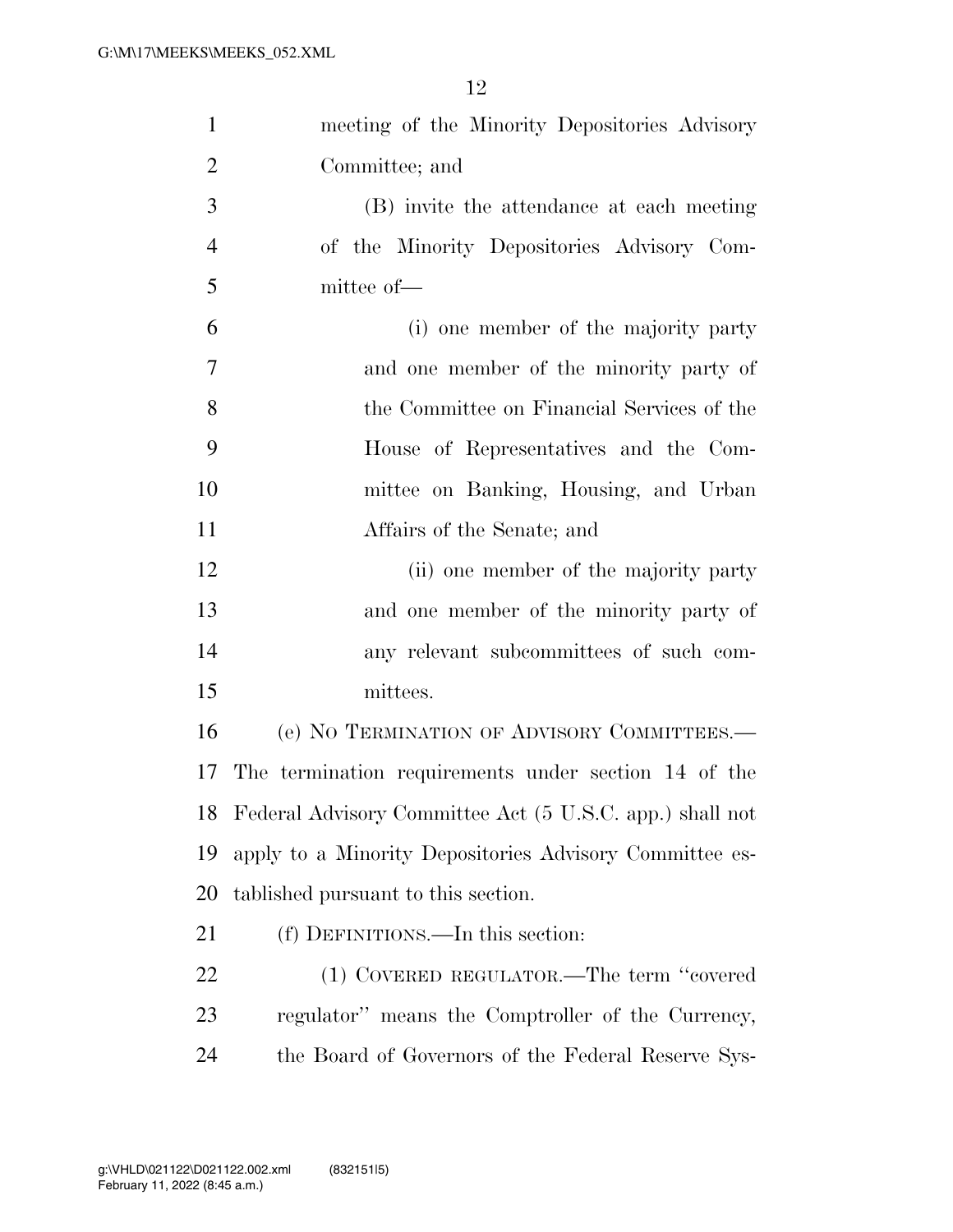| $\mathbf{1}$   | tem, the Federal Deposit Insurance Corporation,        |
|----------------|--------------------------------------------------------|
| $\overline{2}$ | and the National Credit Union Administration.          |
| 3              | (2)<br>COVERED MINORITY INSTITUTION.—The               |
| $\overline{4}$ | term "covered minority institution" means a minor-     |
| 5              | ity depository institution (as defined in section      |
| 6              | 308(b) of the Financial Institutions Reform, Recov-    |
| 7              | ery, and Enforcement Act of 1989 (12 U.S.C. 1463)      |
| 8              | note)).                                                |
| 9              | (3) DEPOSITORY INSTITUTION.—The term "de-              |
| 10             | pository institution" has the meaning given under      |
| 11             | section 3 of the Federal Deposit Insurance Act (12)    |
| 12             | U.S.C. 1813).                                          |
|                |                                                        |
| 13             | (4) INSURED CREDIT UNION.—The term "in-                |
| 14             | sured credit union" has the meaning given in section   |
| 15             | 101 of the Federal Credit Union Act (12 U.S.C.         |
| 16             | 1752).                                                 |
| 17             | $(g)$ TECHNICAL AMENDMENT.—Section 308(b) of the       |
| 18             | Financial Institutions Reform, Recovery, and Enforce-  |
| 19             | ment Act of 1989 (12 U.S.C. 1463 note) is amended by   |
| 20             | adding at the end the following new paragraph:         |
| 21             | "(3) DEPOSITORY INSTITUTION.—The term 'de-             |
| 22             | pository institution' means an 'insured depository in- |
| 23             | stitution' (as defined in section 3 of the Federal De- |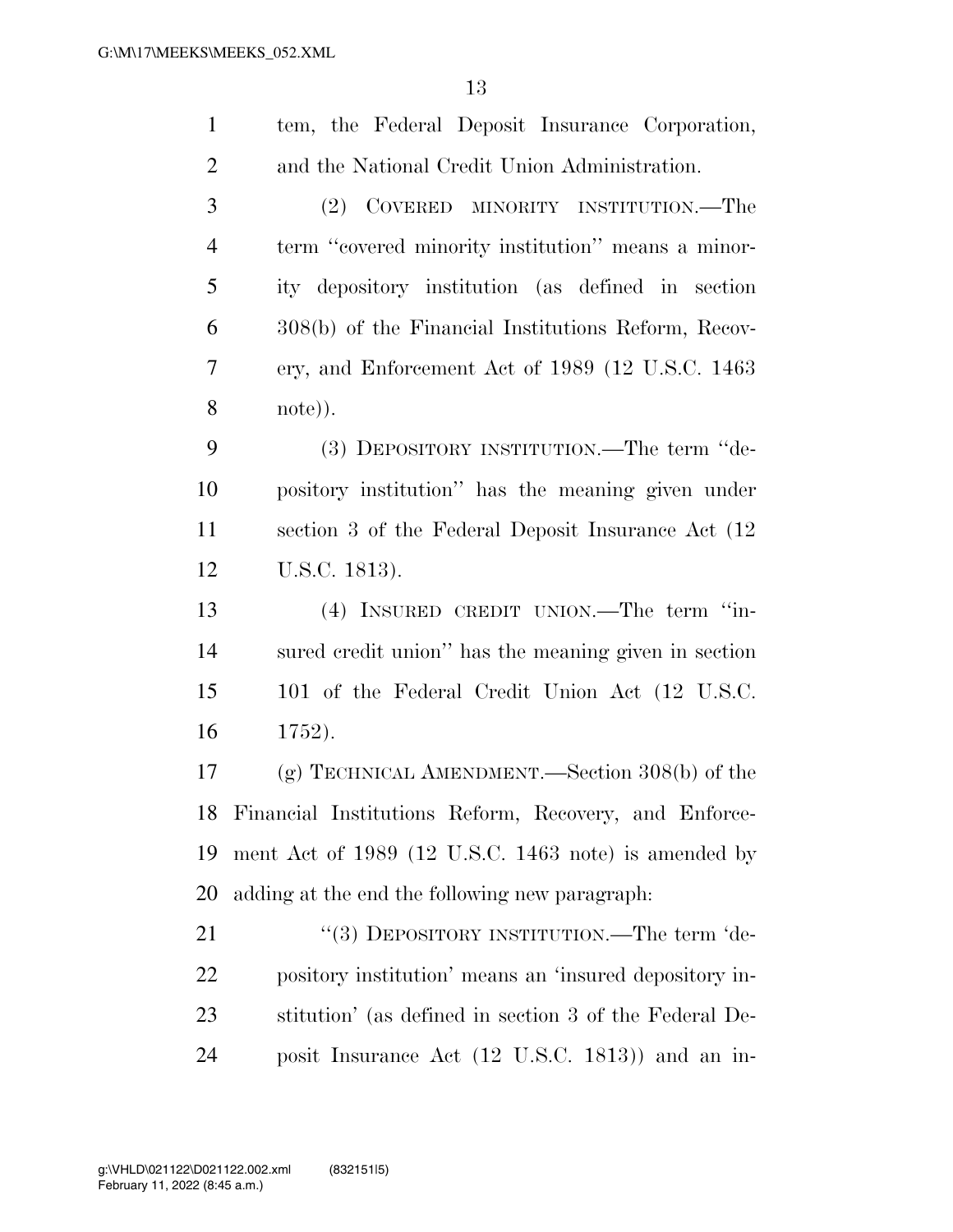sured credit union (as defined in section 101 of the Federal Credit Union Act (12 U.S.C. 1752)).''.

## **SEC. 7. FEDERAL DEPOSITS IN MINORITY DEPOSITORY IN-STITUTIONS.**

 (a) IN GENERAL.—Section 308 of the Financial In- stitutions Reform, Recovery, and Enforcement Act of 1989 (12 U.S.C. 1463 note) is amended—

 (1) by adding at the end the following new sub-section:

 ''(d) FEDERAL DEPOSITS.—The Secretary of the Treasury shall ensure that deposits made by Federal agen- cies in minority depository institutions and impact banks are collateralized or insured, as determined by the Sec- retary. Such deposits shall include reciprocal deposits as 15 defined in section  $337.6(e)(2)(v)$  of title 12, Code of Fed- eral Regulations (as in effect on March 6, 2019).''; and (2) in subsection (b), as amended by section 6(g), by adding at the end the following new para-graph:

20 "(4) IMPACT BANK.—The term 'impact bank' means a depository institution designated by the ap- propriate Federal banking agency pursuant to sec- tion 5 of the Ensuring Diversity in Community Banking Act.''.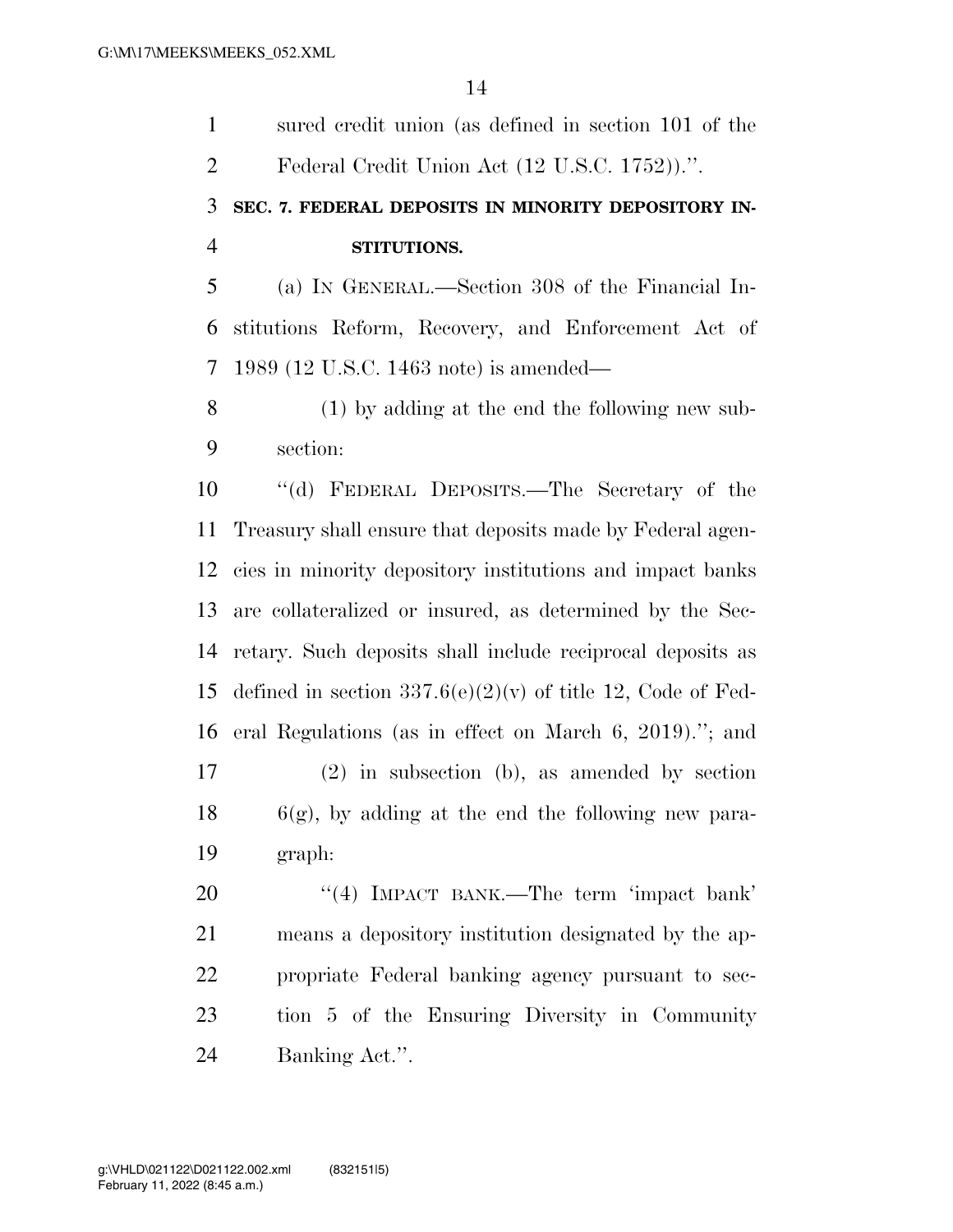(b) TECHNICAL AMENDMENTS.—Section 308 of the Financial Institutions Reform, Recovery, and Enforce- ment Act of 1989 (12 U.S.C. 1463 note) is amended— (1) in the matter preceding paragraph (1), by striking ''section—'' and inserting ''section:''; and (2) in the paragraph heading for paragraph (1), by striking ''FINANCIAL'' and inserting ''DEPOSI- $8 \qquad \qquad \text{TORY}$ ". **SEC. 8. MINORITY BANK DEPOSIT PROGRAM.**  (a) IN GENERAL.—Section 1204 of the Financial In- stitutions Reform, Recovery, and Enforcement Act of 1989 (12 U.S.C. 1811 note) is amended to read as follows: **''SEC. 1204. EXPANSION OF USE OF MINORITY DEPOSITORY INSTITUTIONS.**  15 "(a) MINORITY BANK DEPOSIT PROGRAM.— ''(1) ESTABLISHMENT.—There is established a program to be known as the 'Minority Bank Deposit Program' to expand the use of minority depository institutions. 20 "(2) ADMINISTRATION.—The Secretary of the Treasury, acting through the Fiscal Service, shall—  $\mathcal{L}(A)$  on application by a depository institu-23 tion or credit union, certify whether such depos- itory institution or credit union is a minority depository institution;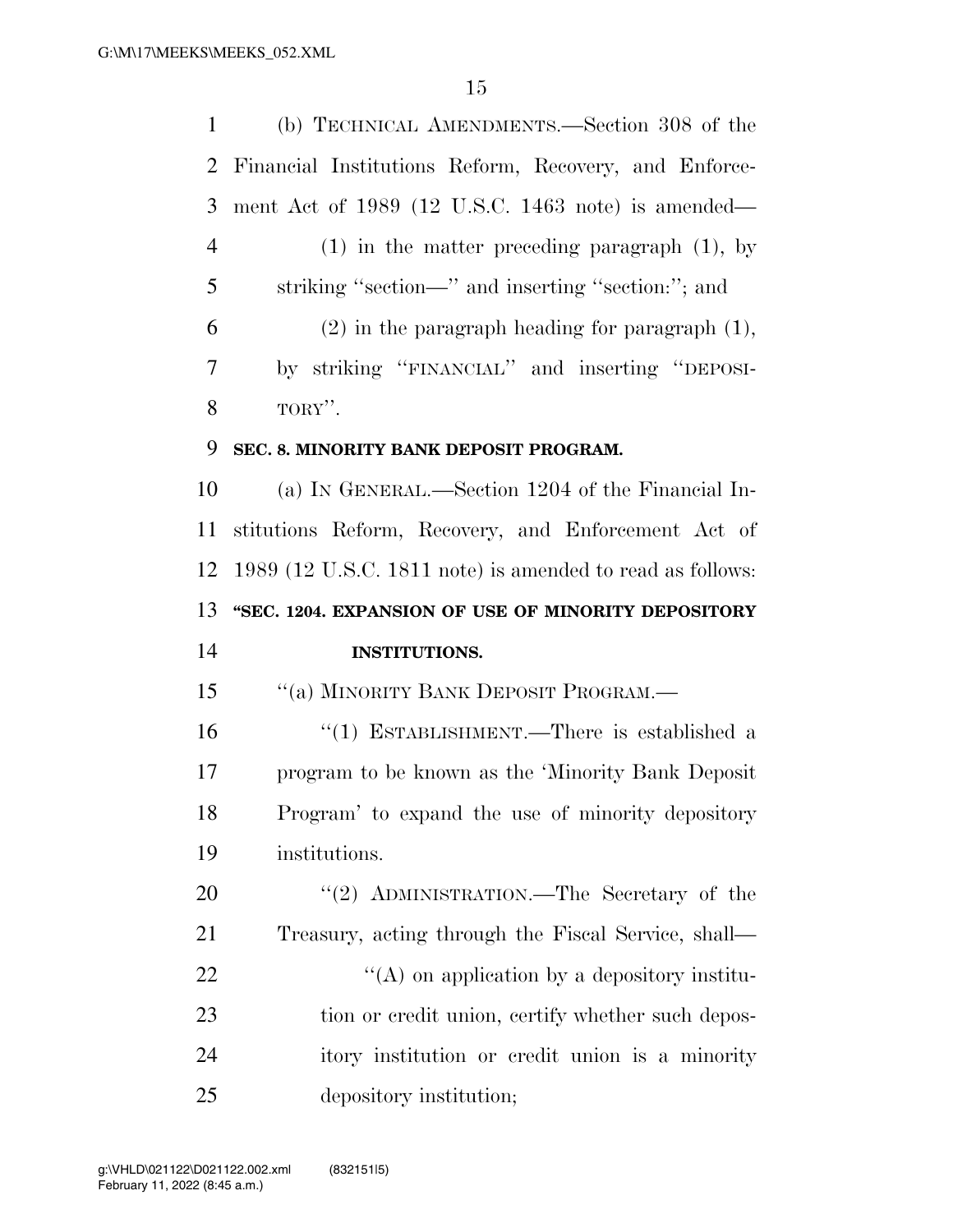| $\mathbf{1}$   | "(B) maintain and publish a list of all de-              |
|----------------|----------------------------------------------------------|
| $\overline{2}$ | pository institutions and credit unions that have        |
| 3              | been certified pursuant to subparagraph $(A)$ ;          |
| $\overline{4}$ | and                                                      |
| 5              | "(C) periodically distribute the list de-                |
| 6              | scribed in subparagraph $(B)$ to —                       |
| $\overline{7}$ | "(i) all Federal departments and                         |
| 8              | agencies;                                                |
| 9              | "(ii) interested State and local govern-                 |
| 10             | ments; and                                               |
| 11             | "(iii) interested private sector compa-                  |
| 12             | nies.                                                    |
| 13             | "(3) INCLUSION OF CERTAIN ENTITIES<br><b>ON</b>          |
| 14             | $LIST. - A$ depository institution or credit union that, |
| 15             | on the date of the enactment of this section, has a      |
| 16             | current certification from the Secretary of the          |
| 17             | Treasury stating that such depository institution or     |
| 18             | credit union is a minority depository institution shall  |
| 19             | be included on the list described under paragraph        |
| 20             | (2)(B).                                                  |
| 21             | "(b) EXPANDED USE AMONG FEDERAL DEPART-                  |
| 22             | MENTS AND AGENCIES.-                                     |
| 23             | "(1) IN GENERAL.—Not later than 1 year after             |
| 24             | the establishment of the program described in sub-       |
| 25             | section (a), the head of each Federal department or      |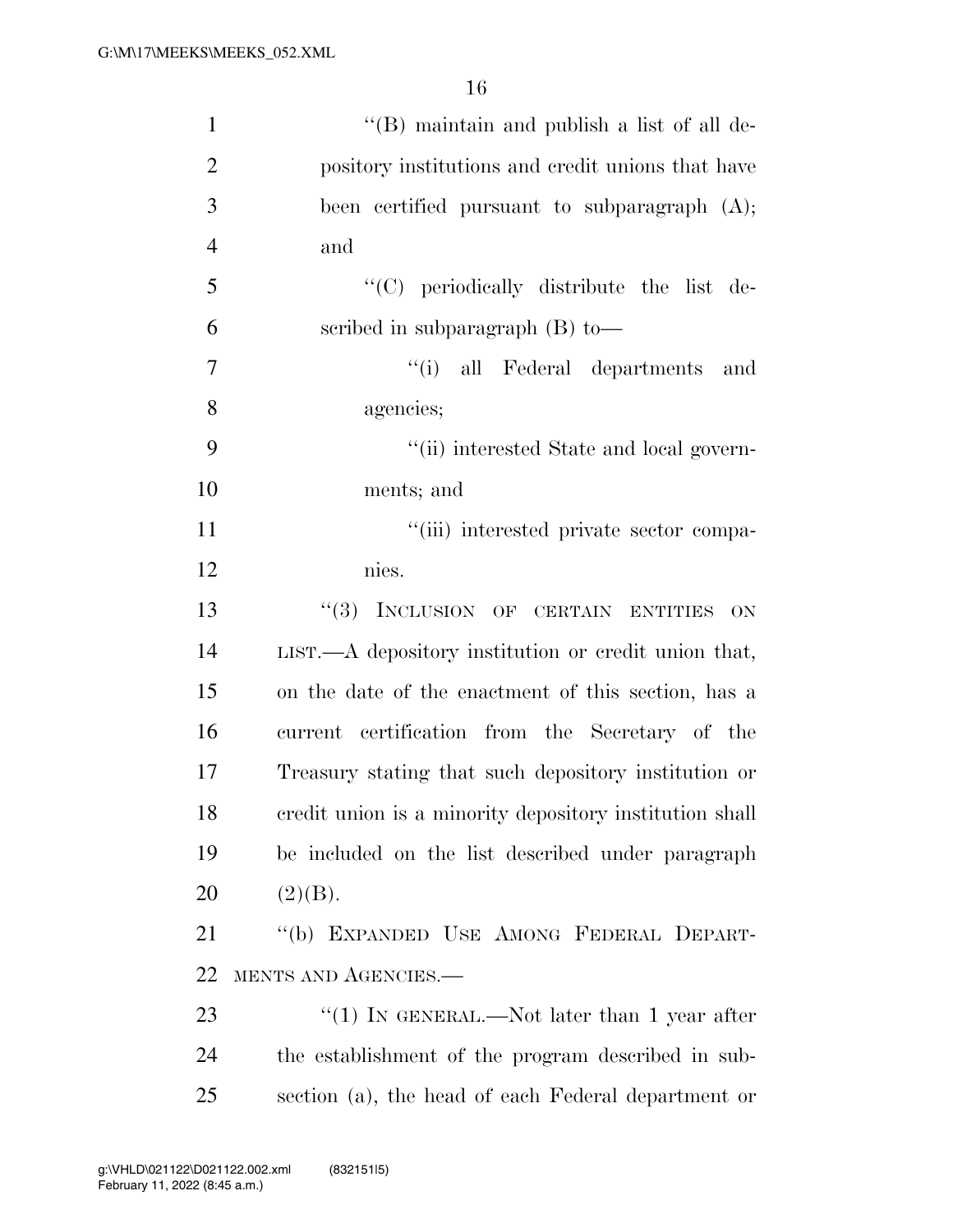agency shall develop and implement standards and procedures to prioritize, to the maximum extent pos- sible as permitted by law and consistent with prin- ciples of sound financial management, the use of mi- nority depository institutions to hold the deposits of each such department or agency.

7 "(2) REPORT TO CONGRESS.—Not later than 2 years after the establishment of the program de- scribed in subsection (a), and annually thereafter, the head of each Federal department or agency shall submit to Congress a report on the actions taken to increase the use of minority depository institutions to hold the deposits of each such department or agency.

15 "(c) DEFINITIONS.—For purposes of this section:

16 '(1) CREDIT UNION.—The term 'credit union' has the meaning given the term 'insured credit union' in section 101 of the Federal Credit Union Act (12 U.S.C. 1752).

20 "(2) DEPOSITORY INSTITUTION.—The term 'de- pository institution' has the meaning given in section 3 of the Federal Deposit Insurance Act (12 U.S.C. 1813).

24 "(3) MINORITY DEPOSITORY INSTITUTION.— The term 'minority depository institution' has the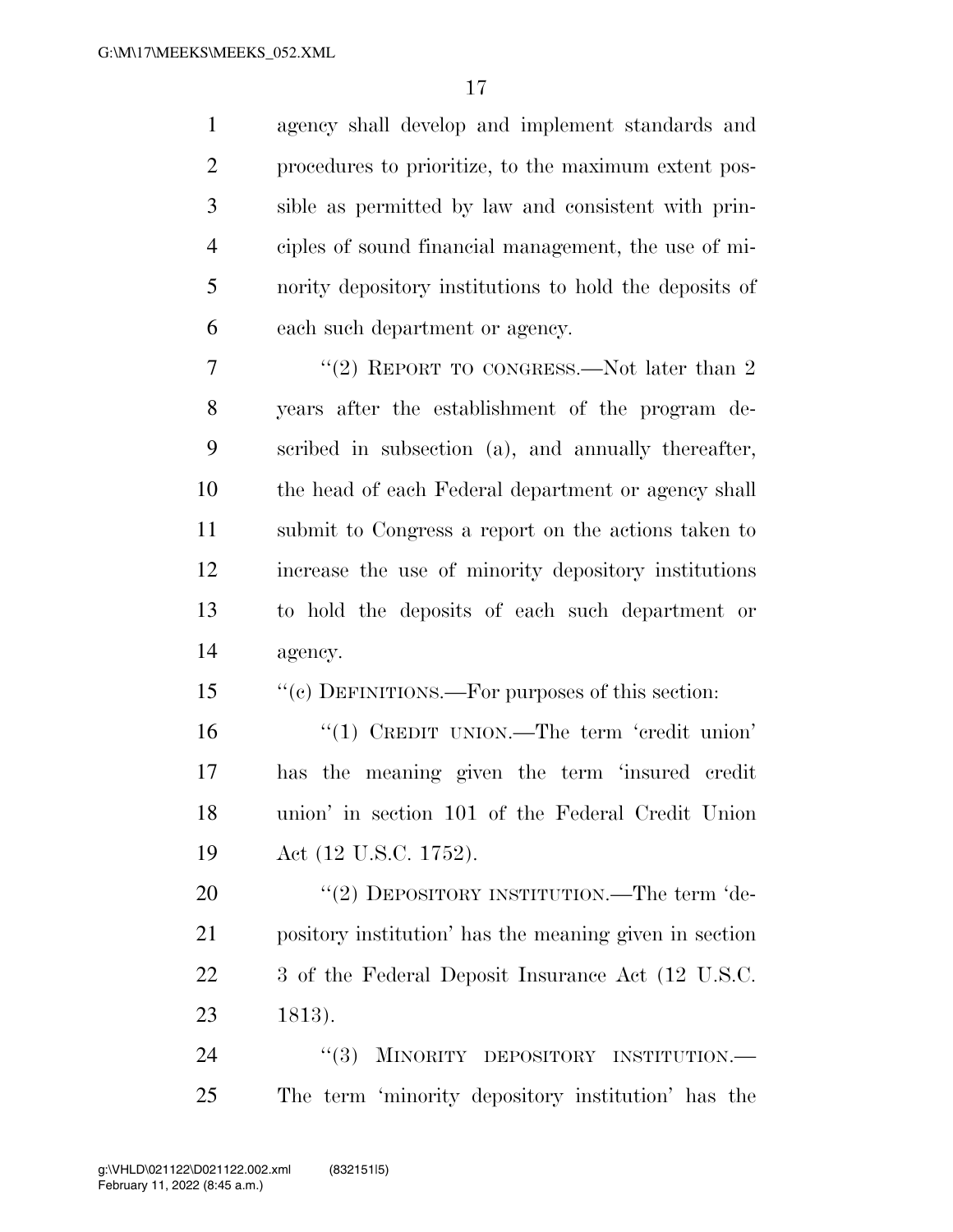meaning given that term under section 308 of this Act.''. (b) CONFORMING AMENDMENTS.—The following pro-4 visions are amended by striking " $1204(c)(3)$ " and insert-5 ing "1204(c)":  $6 \qquad (1)$  Section  $808(b)(3)$  of the Community Rein- vestment Act of 1977 (12 U.S.C. 2907(b)(3)). 8 (2) Section  $40(g)(1)(B)$  of the Federal Deposit 9 Insurance Act  $(12 \text{ U.S.C. } 1831q(g)(1)(B)).$  (3) Section 704B(h)(4) of the Equal Credit Op- portunity Act (15 U.S.C. 1691c–2(h)(4)). **SEC. 9. DIVERSITY REPORT AND BEST PRACTICES.**  (a) ANNUAL REPORT.—Each covered regulator shall submit to Congress an annual report on diversity includ- ing the following: (1) Data, based on voluntary self-identification, on the racial, ethnic, and gender composition of the examiners of each covered regulator, disaggregated by length of time served as an examiner. (2) The status of any examiners of covered reg- ulators, based on voluntary self-identification, as a veteran. (3) Whether any covered regulator, as of the date on which the report required under this section

is submitted, has adopted a policy, plan, or strategy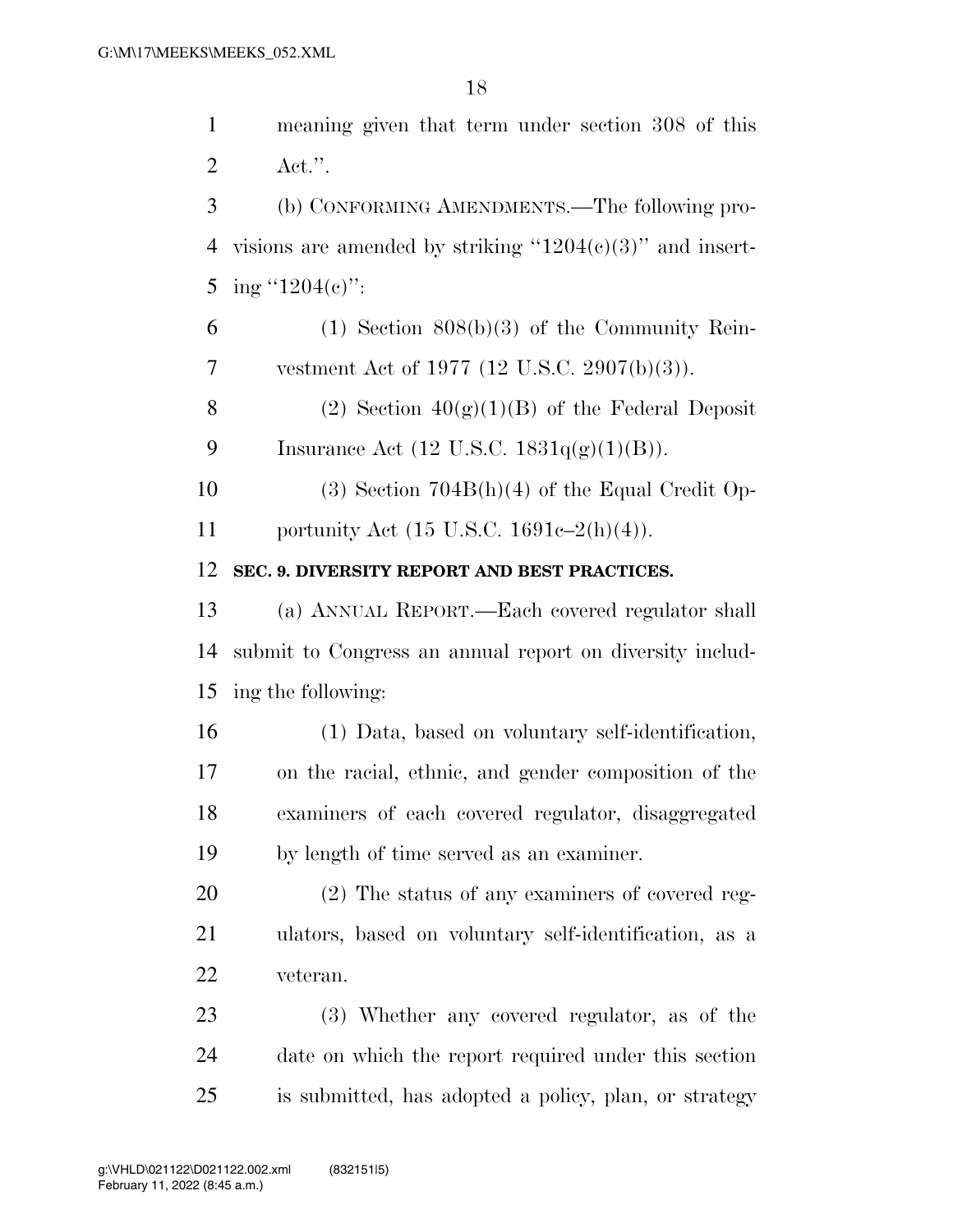to promote racial, ethnic, and gender diversity among examiners of the covered regulator.

 (4) Whether any special training is developed and provided for examiners related specifically to working with depository institutions and credit unions that serve communities that are predomi- nantly minorities, low income, or rural, and the key focus of such training.

 (b) BEST PRACTICES.—Each Office of Minority and Women Inclusion of a covered regulator shall develop, pro- vide to the head of the covered regulator, and make pub-licly available best practices—

 (1) for increasing the diversity of candidates applying for examiner positions, including through outreach efforts to recruit diverse candidate to apply for entry-level examiner positions; and

 (2) for retaining and providing fair consider- ation for promotions within the examiner staff for purposes of achieving diversity among examiners.

 (c) COVERED REGULATOR DEFINED.—In this sec- tion, the term ''covered regulator'' means the Comptroller of the Currency, the Board of Governors of the Federal Reserve System, the Federal Deposit Insurance Corpora-tion, and the National Credit Union Administration.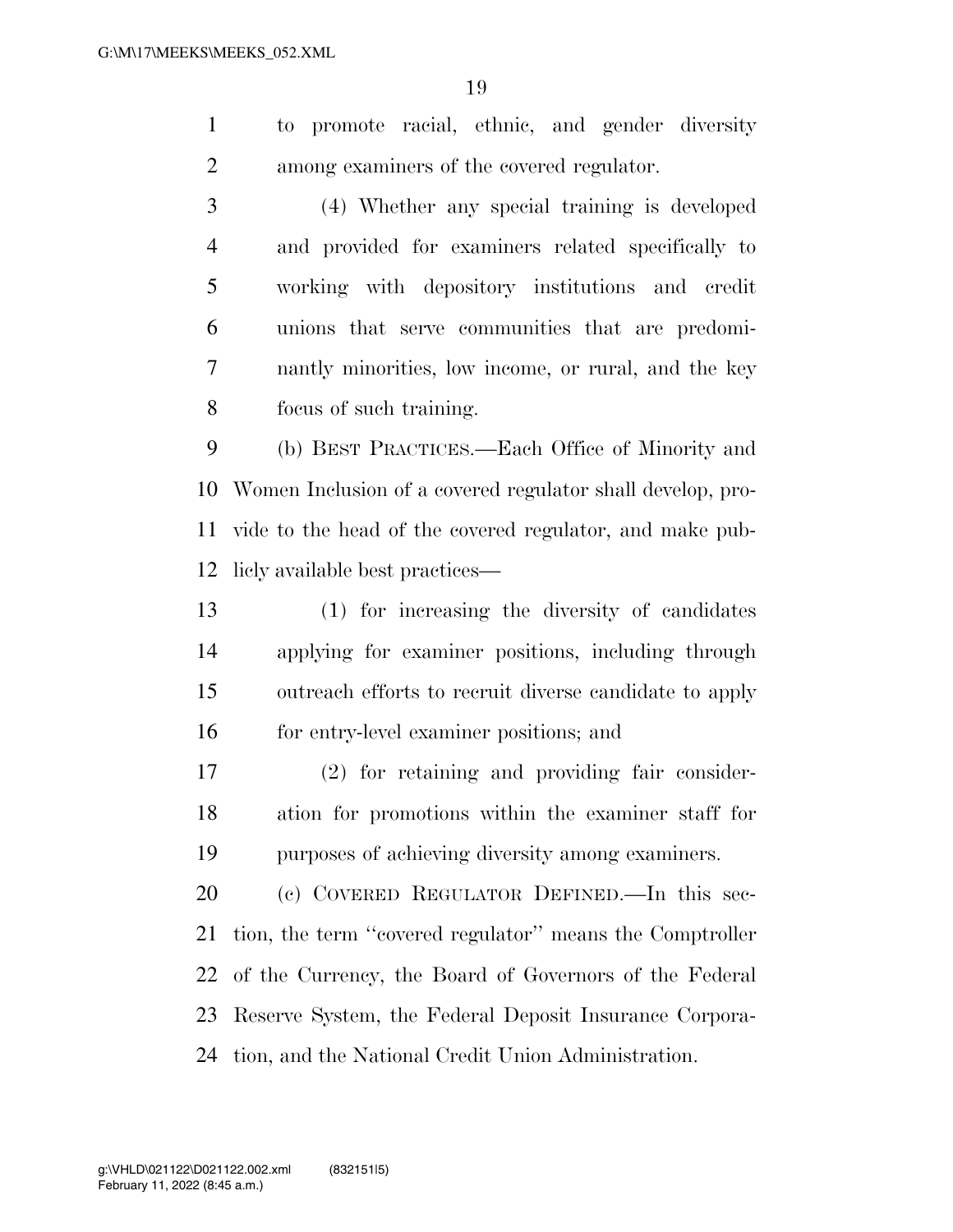| 1              | SEC. 10. INVESTMENTS IN MINORITY DEPOSITORY INSTITU-        |
|----------------|-------------------------------------------------------------|
| $\overline{2}$ | TIONS AND IMPACT BANKS.                                     |
| 3              | (a) CONTROL FOR CERTAIN INSTITUTIONS.—Section               |
| 4              | $7(j)(8)(B)$ of the Federal Deposit Insurance Act (12)      |
| 5              | U.S.C. $1817(j)(8)(B)$ is amended to read as follows:       |
| 6              | " $(B)$ 'control' means the power, directly or indi-        |
| 7              | rectly—                                                     |
| 8              | "(i) to direct the management or policies                   |
| 9              | of an insured depository institution; or                    |
| 10             | $\lq\lq$ (ii)(I) with respect to an insured deposi-         |
| 11             | tory institution, of a person to vote 25 per cen-           |
| 12             | tum or more of any class of voting securities of            |
| 13             | such institution; or                                        |
| 14             | "(II) with respect to an insured depository                 |
| 15             | institution that is an impact bank (as des-                 |
| 16             | ignated pursuant to section 5 of the Ensuring               |
| 17             | Diversity in Community Banking Act) or a mi-                |
| 18             | nority depository institution (as defined in sec-           |
| 19             | tion 308(b) of the Financial Institutions Re-               |
| 20             | form, Recovery, and Enforcement Act of 1989),               |
| 21             | of an individual to vote 30 percent or more of              |
| 22             | any class of voting securities of such an impact            |
| 23             | bank or a minority depository institution.".                |
| 24             | RULEMAKING.—The Federal banking agencies<br>(b)             |
| 25             | (as defined in section 3 of the Federal Deposit Insurance   |
| 26             | Act (12 U.S.C. 1813)) shall jointly issue rules for de novo |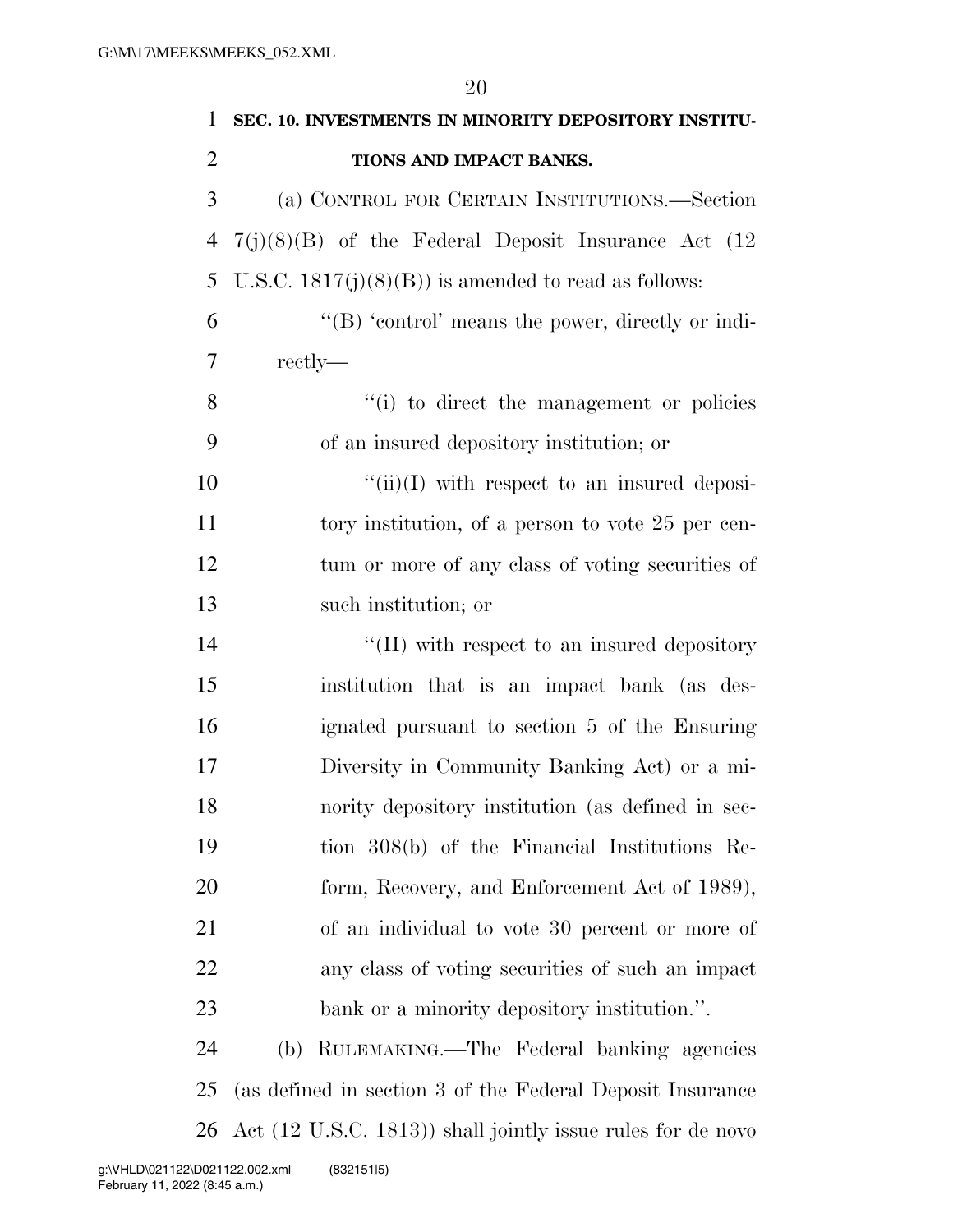minority depository institutions and de novo impact banks (as designated pursuant to section 5) to allow 3 years to meet the capital requirements otherwise applicable to mi-nority depository institutions and impact banks.

 (c) REPORT.—Not later than 1 year after the date of the enactment of this Act, the Federal banking agencies shall jointly submit to Congress a report on—

 (1) the principal causes for the low number of de novo minority depository institutions during the 10-year period preceding the date of the report;

 (2) the main challenges to the creation of de novo minority depository institutions and de novo impact banks; and

 (3) regulatory and legislative considerations to promote the establishment of de novo minority de-pository institutions and de novo impact banks.

 **SEC. 11. REPORT ON COVERED MENTOR-PROTEGE PRO-GRAMS.** 

 (a) REPORT.—Not later than 6 months after the date of the enactment of this Act and annually thereafter, the Secretary of the Treasury shall submit to Congress a re- port on participants in a covered mentor-protege program, including—

(1) an analysis of outcomes of such program;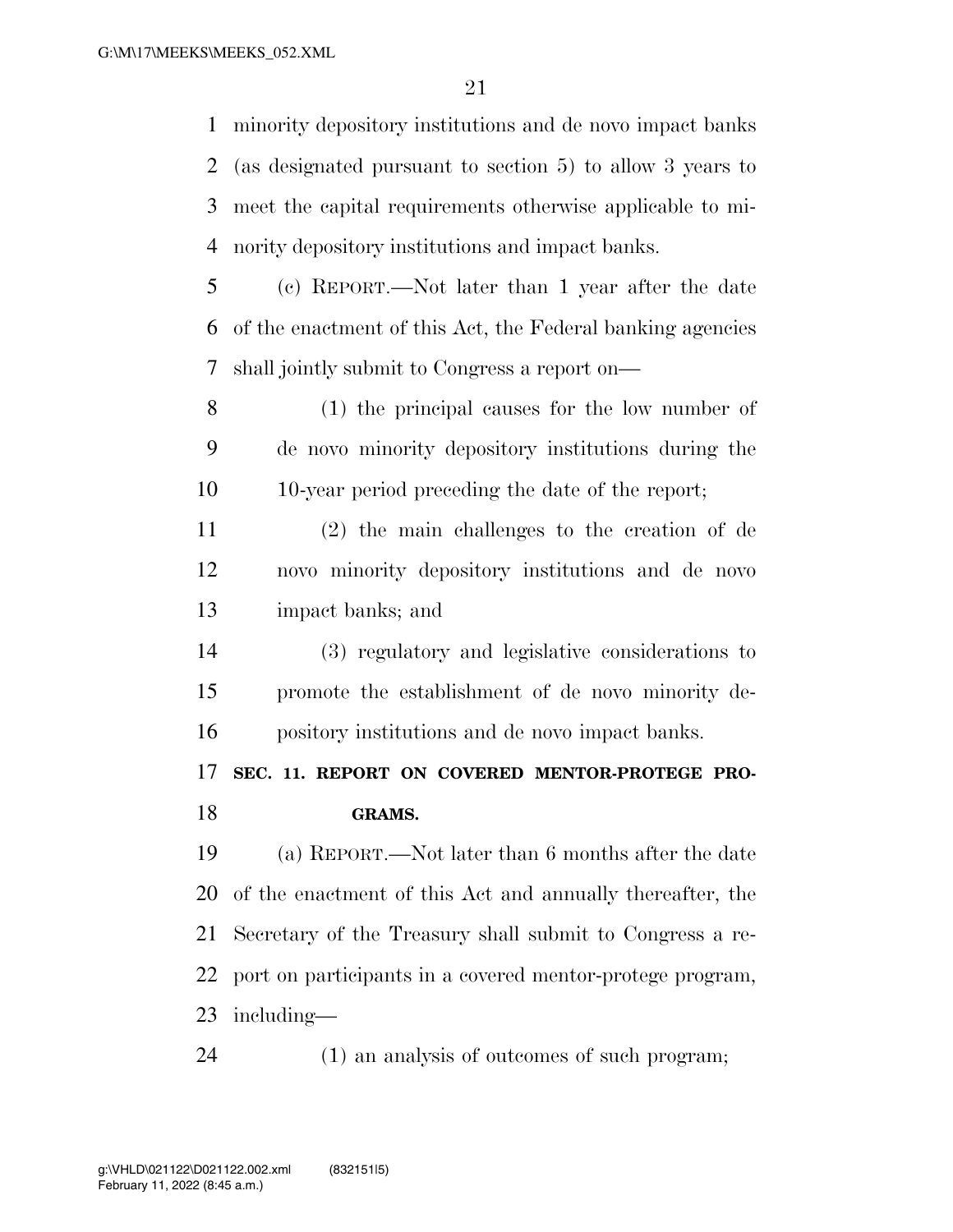| $\mathbf{1}$   | (2) the number of minority depository institu-          |
|----------------|---------------------------------------------------------|
| $\overline{2}$ | tions that are eligible to participate in such program  |
| 3              | but do not have large financial institution mentors;    |
| $\overline{4}$ | and                                                     |
| 5              | (3) recommendations for how to match such mi-           |
| 6              | nority depository institutions with large financial in- |
| 7              | stitution mentors.                                      |
| 8              | (b) DEFINITIONS.—In this section:                       |
| 9              | (1) COVERED MENTOR-PROTEGE PROGRAM.-                    |
| 10             | The term "covered mentor-protege program" means         |
| 11             | a mentor-protege program established by the Sec-        |
| 12             | retary of the Treasury pursuant to section 45 of the    |
| 13             | Small Business Act (15 U.S.C. 657r).                    |
| 14             | (2) LARGE FINANCIAL INSTITUTION.—The term               |
| 15             | "large financial institution" means any entity-         |
| 16             | (A) regulated by the Comptroller of the                 |
| 17             | Currency, the Board of Governors of the Fed-            |
| 18             | eral Reserve System, the Federal Deposit In-            |
| 19             | surance Corporation, or the National Credit             |
| 20             | Union Administration; and                               |
| 21             | that has total consolidated assets<br>(B)               |
| 22             | greater than or equal to $$50,000,000,000$ .            |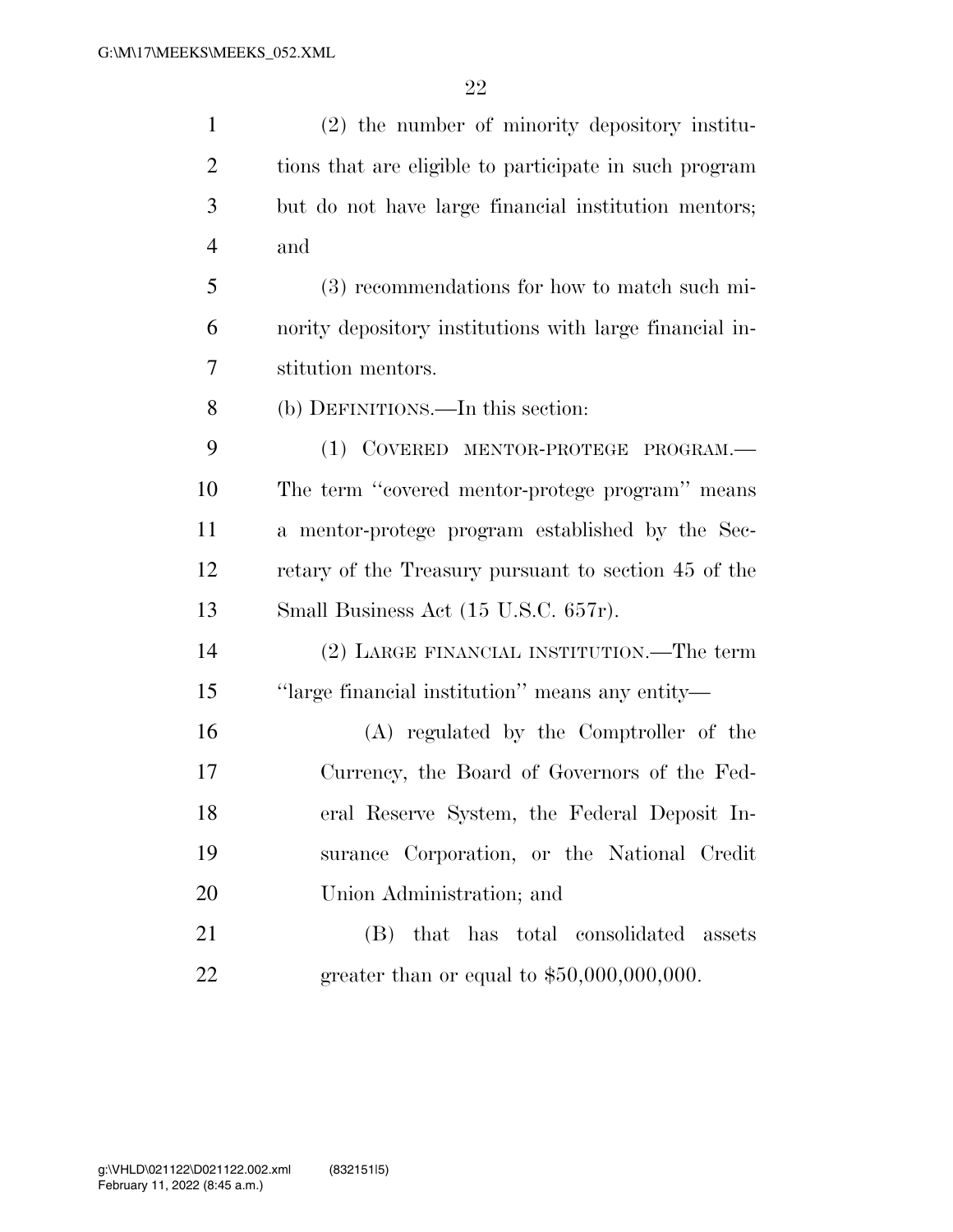## **SEC. 12. CUSTODIAL DEPOSIT PROGRAM FOR COVERED MI- NORITY DEPOSITORY INSTITUTIONS AND IM- PACT BANKS.**  (a) IN GENERAL.—Not later than one year after the date of the enactment of this Act, the Secretary of the Treasury shall issue rules establishing a custodial deposit

 program under which a covered bank may receive deposits from a qualifying account.

 (b) REQUIREMENTS.—In issuing rules under sub-section (a), the Secretary of the Treasury shall—

 (1) consult with the Federal banking agencies; (2) ensure each covered bank participating in the program established under this section—

 (A) has appropriate policies relating to management of assets, including measures to ensure the safety and soundness of each such covered bank; and

 (B) is compliant with applicable law; and (3) ensure, to the extent practicable that the rules do not conflict with goals described in section 308(a) of the Financial Institutions Reform, Recov- ery, and Enforcement Act of 1989 (12 U.S.C. 1463 note).

(c) LIMITATIONS.—

 (1) DEPOSITS.—With respect to the funds of an individual qualifying account, an entity may not de-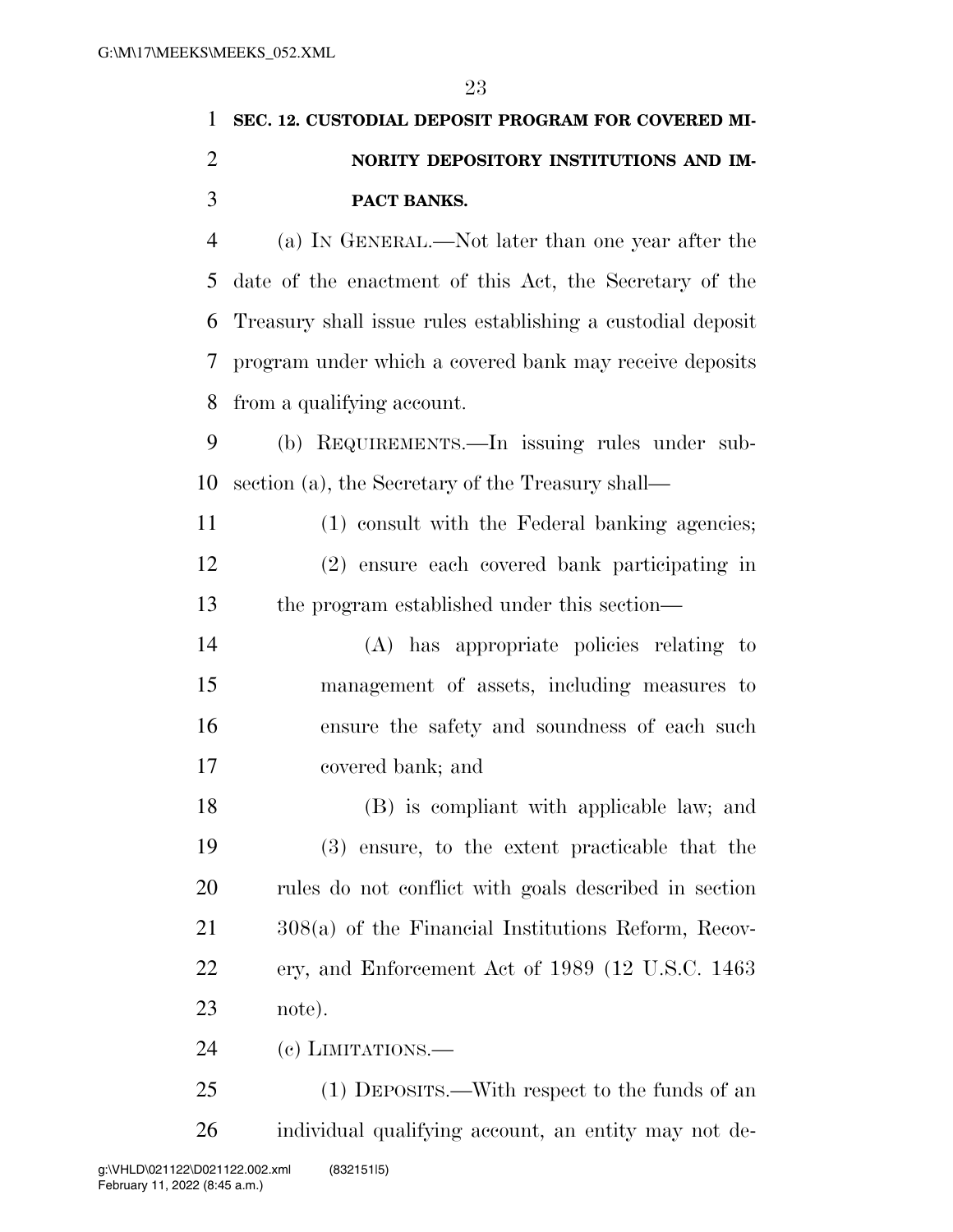| $\mathbf{1}$   | posit an amount greater than the insured amount in         |
|----------------|------------------------------------------------------------|
| $\overline{2}$ | a single covered bank.                                     |
| 3              | (2) TOTAL DEPOSITS.—The total amount of                    |
| $\overline{4}$ | funds deposited in a covered bank under the custo-         |
| 5              | dial deposit program described under this section          |
| 6              | may not exceed the lesser of—                              |
| 7              | $(A)$ 10 percent of the average amount of                  |
| 8              | deposits held by such covered bank in the pre-             |
| 9              | vious quarter; or                                          |
| 10             | $(B)$ \$100,000,000 (as adjusted for infla-                |
| 11             | tion).                                                     |
| 12             | (d) REPORT.—Each quarter, the Secretary of the             |
| 13             | Treasury shall submit to Congress a report on the imple-   |
| 14             | mentation of the program established under this section    |
| 15             | including information identifying participating covered    |
| 16             | banks and the total amount of deposits received by covered |
| 17             | banks under the program.                                   |
| 18             | (e) DEFINITIONS.—In this section:                          |
| 19             | (1) COVERED BANK.—The term "covered bank"                  |
| 20             | means-                                                     |
| 21             | (A) a minority depository institution that                 |
| 22             | is well capitalized, as defined by the appropriate         |
| 23             | Federal banking agency; or                                 |
| 24             | a depository institution designated<br>(B)                 |
| 25             | pursuant to section 5 of the Ensuring Diversity            |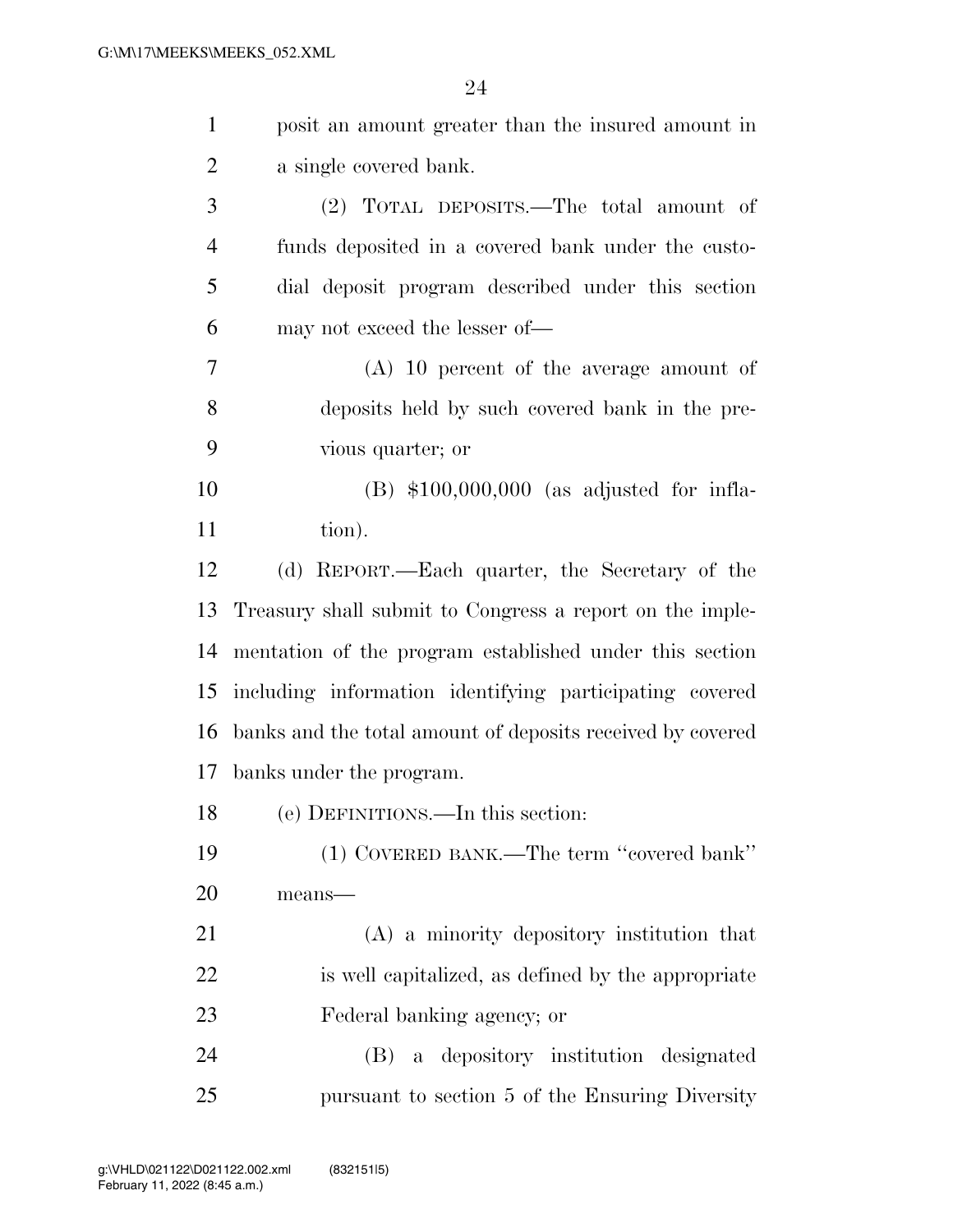| $\mathbf{1}$   | in Community Banking Act that is well capital-      |
|----------------|-----------------------------------------------------|
| $\overline{2}$ | ized, as defined by the appropriate Federal         |
| 3              | banking agency.                                     |
| $\overline{4}$ | (2) INSURED AMOUNT.—The term "insured               |
| 5              | amount" means the amount that is the greater of-    |
| 6              | (A) the standard maximum deposit insur-             |
| 7              | ance amount (as defined in section $11(a)(1)(E)$ )  |
| 8              | of the Federal Deposit Insurance Act (12)           |
| 9              | U.S.C. $1821(a)(1)(E))$ ; or                        |
| 10             | (B) such higher amount negotiated be-               |
| 11             | tween the Secretary of the Treasury and the         |
| 12             | Federal Deposit Insurance Corporation under         |
| 13             | which the Corporation will insure all deposits of   |
| 14             | such higher amount.                                 |
| 15             | (3) FEDERAL BANKING AGENCIES.—The terms             |
| 16             | "appropriate Federal banking agency" and "Federal   |
| 17             | banking agencies" have the meaning given those      |
| 18             | terms, respectively, under section 3 of the Federal |
| 19             | Deposit Insurance Act.                              |
| 20             | (4) QUALIFYING ACCOUNT. The term "quali-            |
| 21             | fying account" means any account established in the |
| 22             | Department of the Treasury that—                    |
|                |                                                     |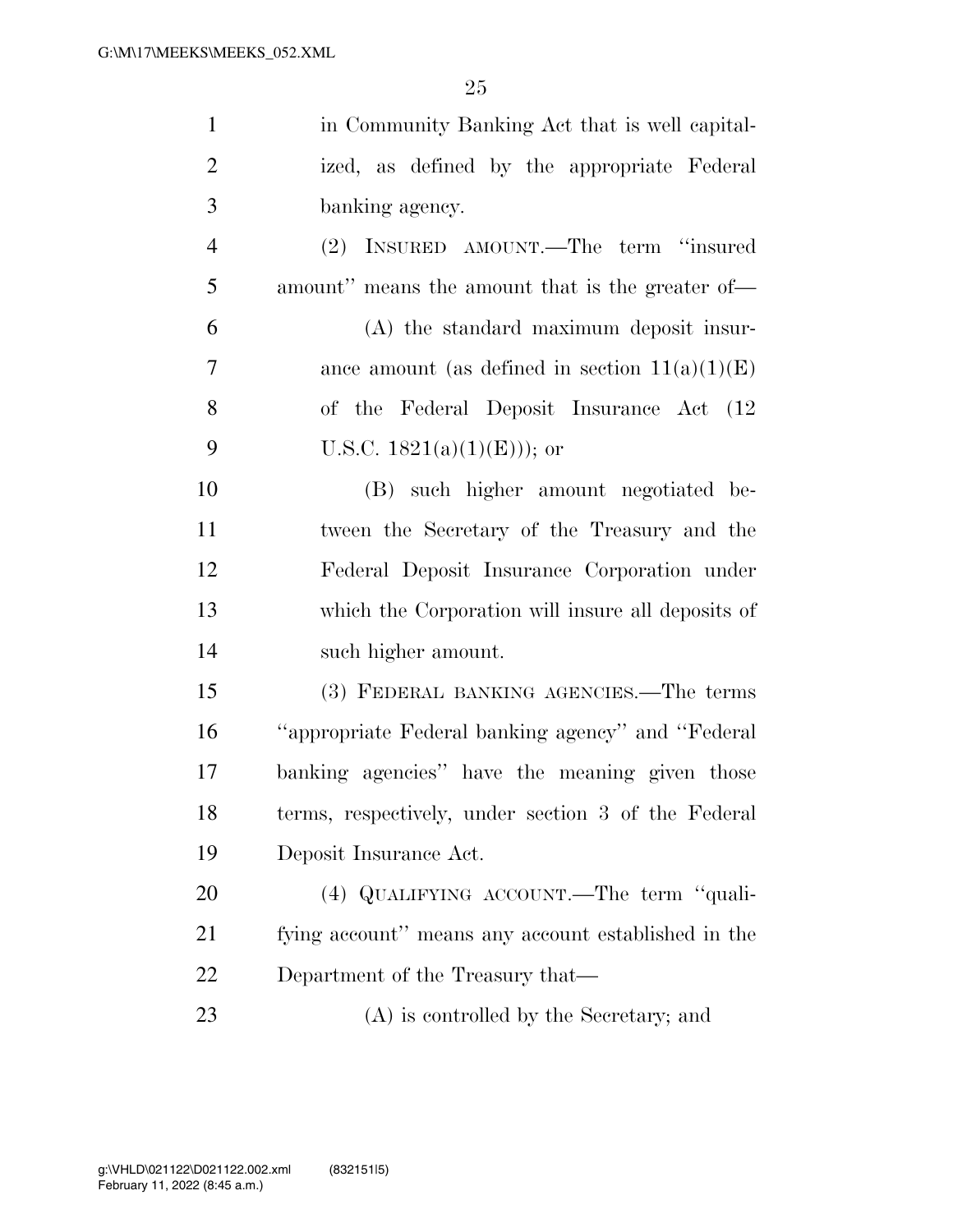(B) is expected to maintain a balance greater than \$200,000,000 for the following 24- month period.

## **SEC. 13. STREAMLINED COMMUNITY DEVELOPMENT FI- NANCIAL INSTITUTION APPLICATIONS AND REPORTING.**

 (a) APPLICATION PROCESSES.—Not later than 12 months after the date of the enactment of this Act and with respect to any person having assets under \$3,000,000,000 that submits an application for deposit in- surance with the Federal Deposit Insurance Corporation that could also become a community development financial institution, the Federal Deposit Insurance Corporation, in consultation with the Administrator of the Community Development Financial Institutions Fund, shall—

 (1) develop systems and procedures to record necessary information to allow the Administrator to conduct preliminary analysis for such person to also become a community development financial institu-tion; and

 (2) develop procedures to streamline the appli- cation and annual certification processes and to re- duce costs for such person to become, and maintain certification as, a community development financial institution.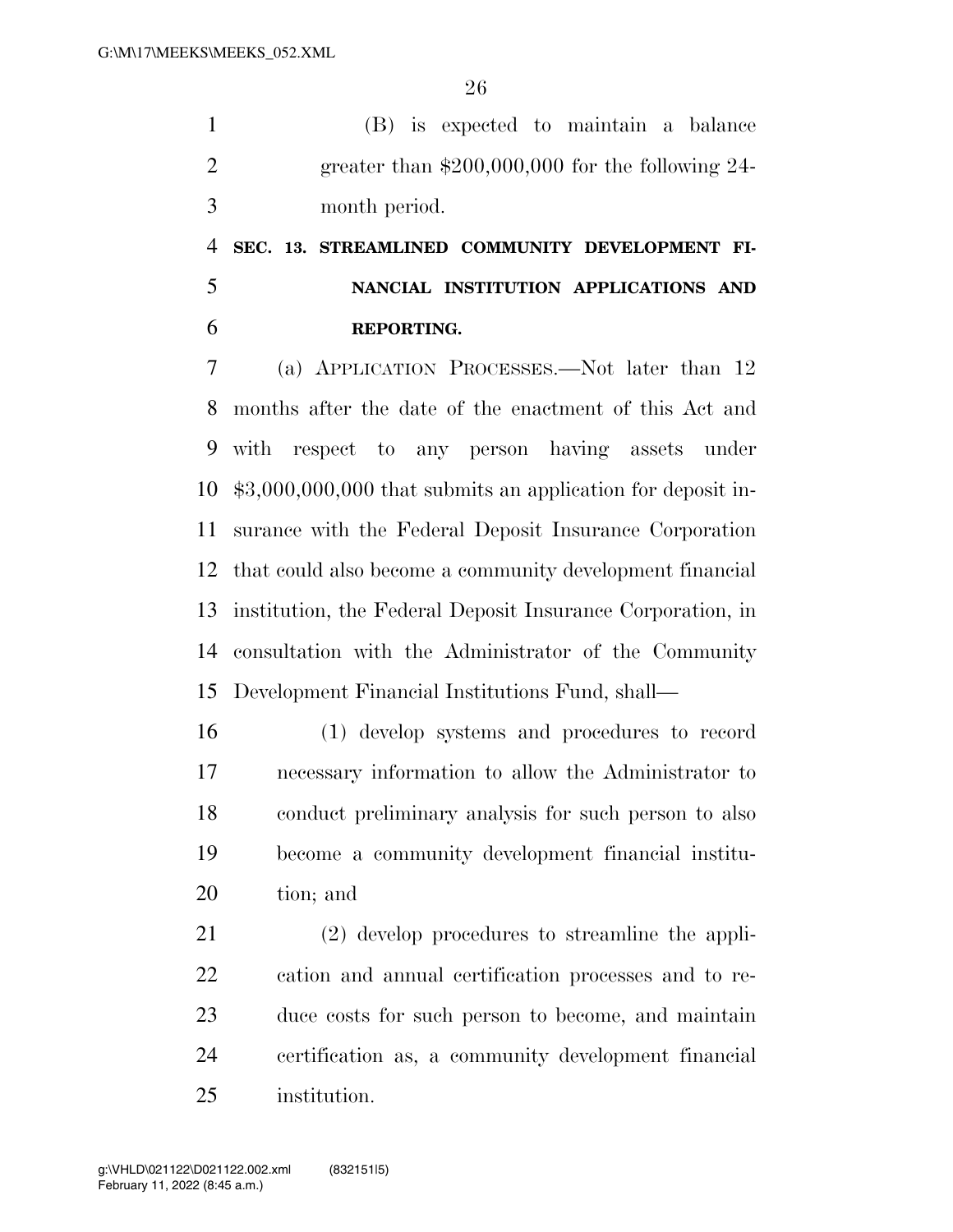| 1              | (b) IMPLEMENTATION REPORT.—Not later than 18                 |
|----------------|--------------------------------------------------------------|
| 2              | months after the date of the enactment of this Act, the      |
| 3              | Federal Deposit Insurance Corporation shall submit to        |
| 4              | Congress a report describing the systems and procedures      |
| 5              | required under subsection (a).                               |
| 6              | (c) ANNUAL REPORT.—                                          |
| $\overline{7}$ | (1) IN GENERAL.—Section $17(a)(1)$ of the Fed-               |
| 8              | eral Deposit Insurance Act $(12 \text{ U.S.C. } 1827(a)(1))$ |
| 9              | is amended—                                                  |
| 10             | $(A)$ in subparagraph $(E)$ , by striking                    |
| 11             | "and" at the end;                                            |
| 12             | $(B)$ by redesignating subparagraph $(F)$ as                 |
| 13             | subparagraph $(G);$                                          |
| 14             | $(C)$ by inserting after subparagraph $(E)$                  |
| 15             | the following new subparagraph:                              |
| 16             | $\lq\lq(F)$ applicants for deposit insurance that            |
| 17             | could also become a community development fi-                |
| 18             | nancial institution (as defined in section 103 of            |
| 19             | the Riegle Community Development and Regu-                   |
| 20             | latory Improvement Act of 1994), a minority                  |
| 21             | depository institution (as defined in section 308)           |
| 22             | of the Financial Institutions Reform, Recovery,              |
| 23             | and Enforcement Act of 1989), or an impact                   |
| 24             | bank (as designated pursuant to section 5 of                 |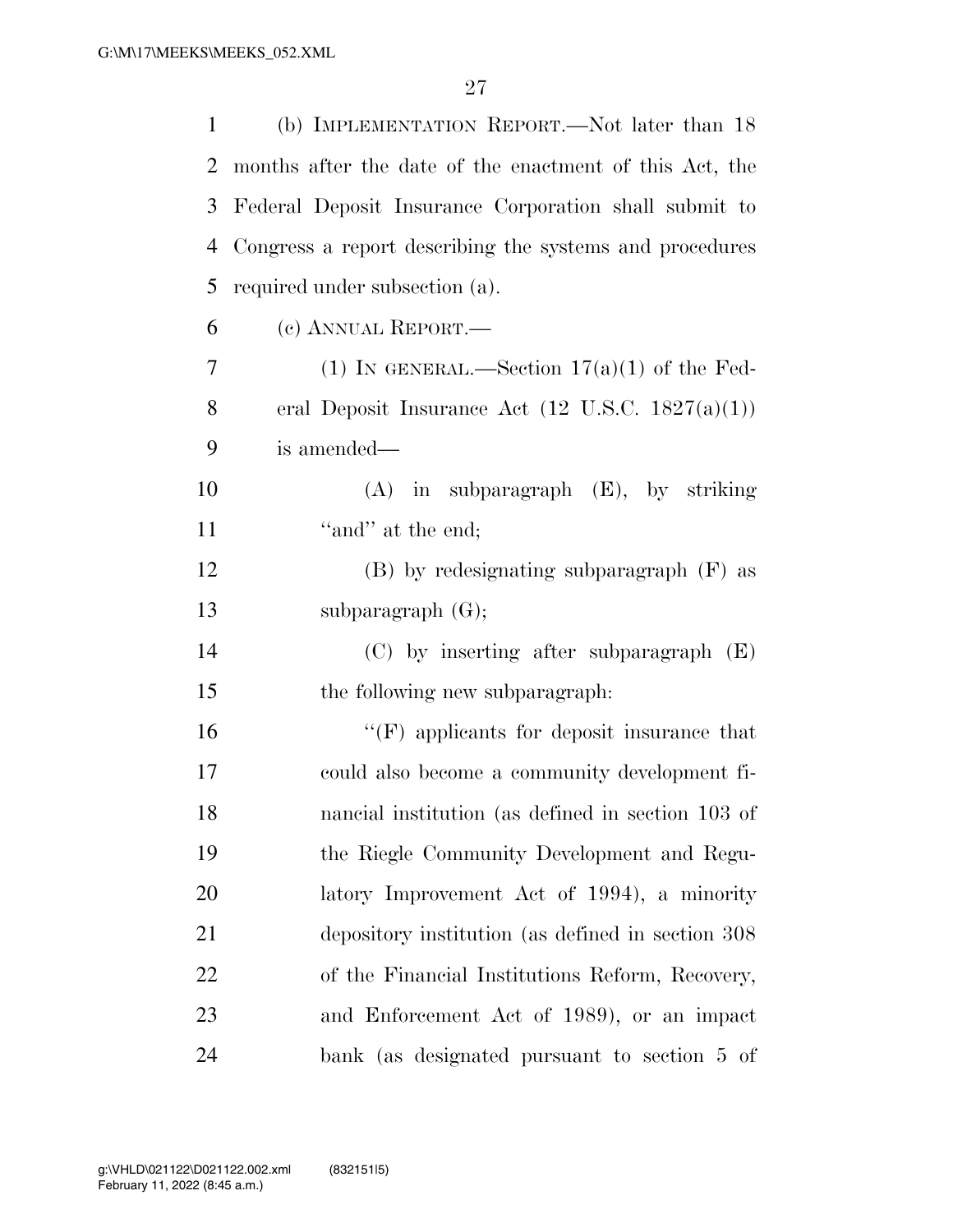the Ensuring Diversity in Community Banking  $2 \text{ Act}$ ; and".

 (2) APPLICATION.—The amendment made by this subsection shall apply with respect to the first report to be submitted after the date that is 2 years after the date of the enactment of this Act.

## **SEC. 14. TASK FORCE ON LENDING TO SMALL BUSINESS CONCERNS.**

 (a) IN GENERAL.—Not later than 6 months after the date of the enactment of this Act, the Administrator of the Small Business Administration shall establish a task force to examine methods for improving relationships be- tween the Small Business Administration and community development financial institutions, minority depository in- stitutions, and impact banks (as designated pursuant to section 5) to increase the volume of loans provided by such institutions to small business concerns (as defined under section 3 of the Small Business Act (15 U.S.C. 632)).

 (b) REPORT TO CONGRESS.—Not later than 18 months after the establishment of the task force described in subsection (a), the Administrator of the Small Business Administration shall submit to Congress a report on the findings of such task force.